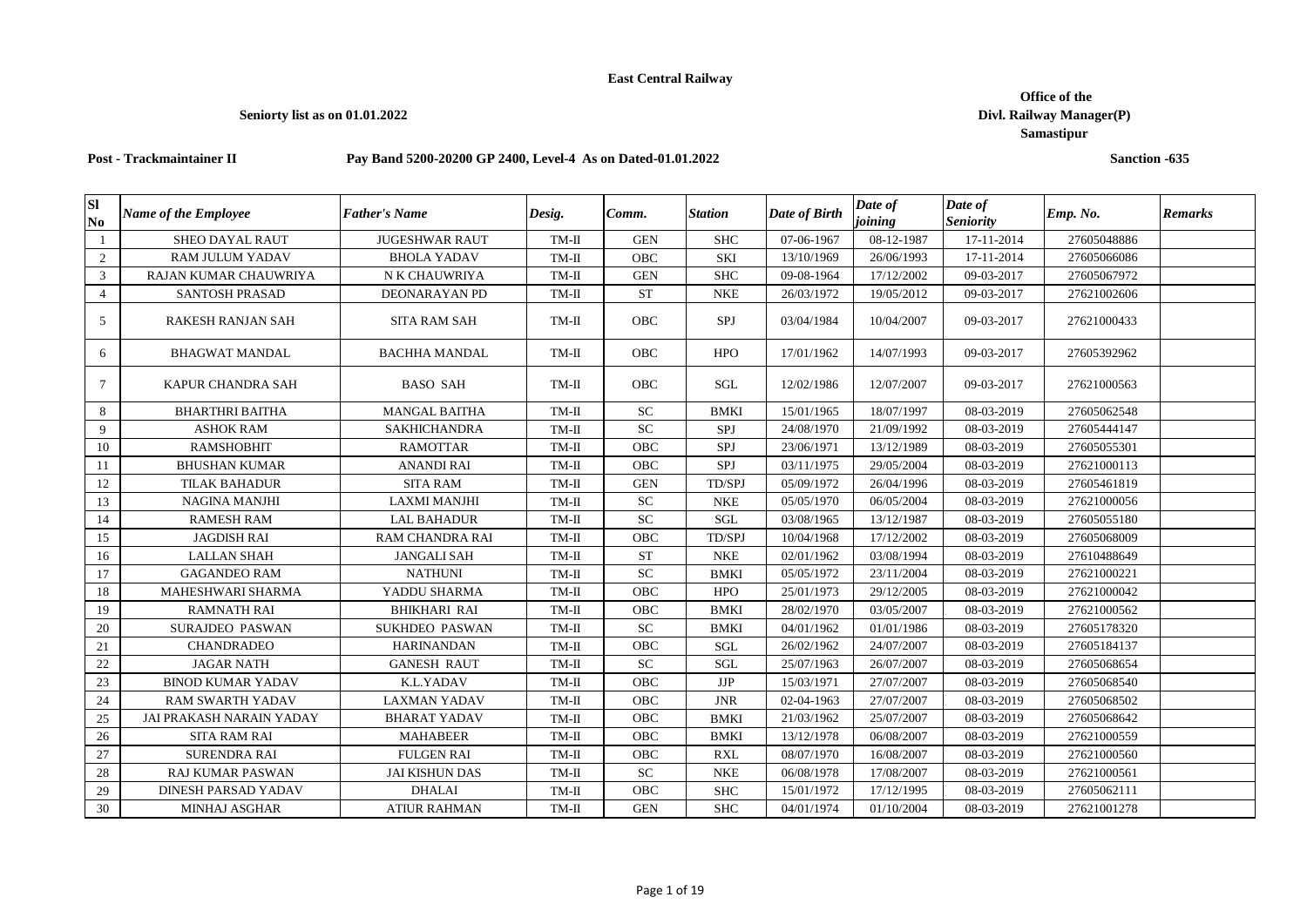| Sl<br>N <sub>0</sub> | <b>Name of the Employee</b> | Father's Name             | Desig.  | Comm.      | <b>Station</b> | Date of Birth | Date of<br>joining | Date of<br><b>Seniority</b> | Emp. No.    | <b>Remarks</b> |
|----------------------|-----------------------------|---------------------------|---------|------------|----------------|---------------|--------------------|-----------------------------|-------------|----------------|
| 31                   | <b>SADANAND KUMAR</b>       | R.B. SINGH                | TM-II   | <b>GEN</b> | <b>RGV</b>     | 15/03/1986    | 17/09/2007         | 08-03-2019                  | 27621000508 |                |
| 32                   | SHAMBHU KUMAR YADAV         | <b>NARESH YADAV</b>       | TM-II   | <b>OBC</b> | SPJ            | 26/03/1984    | 05-08-2009         | 08-03-2019                  | 27621002022 |                |
| 33                   | DEV CHANDRA RAI             | A.L. RAI                  | TM-II   | <b>OBC</b> | <b>SHC</b>     | 27/07/1981    | 14/11/2007         | 08-03-2019                  | 27621000574 |                |
| 34                   | <b>MD ANWAR</b>             | <b>MD SAYUF</b>           | TM-II   | <b>OBC</b> | <b>SPJ</b>     | 05/01/1980    | 12/12/2007         | 08-03-2019                  | 27621000632 |                |
| 35                   | <b>RAM CHANDER YADAV</b>    | <b>SITA YADAV</b>         | TM-II   | <b>OBC</b> | <b>SHC</b>     | 02/05/1979    | 29/01/2008         | 08-03-2019                  | 27621000600 |                |
| 36                   | <b>NATHUNI KUMAR</b>        | <b>JAGDEO RAUT</b>        | TM-II   | <b>OBC</b> | <b>RXL</b>     | 11/06/1982    | 31/01/2008         | 08-03-2019                  | 27621000601 |                |
| 37                   | <b>ARUN KUMAR RAI</b>       | <b>RAMESHWAR</b>          | TM-II   | <b>OBC</b> | SPJ            | 14/10/1978    | 02/02/2008         | 08-03-2019                  | 27621000604 |                |
| 38                   | <b>GOPAL KUMAR</b>          | <b>RAM BAHADUR MISTRI</b> | TM-II   | <b>GEN</b> | <b>DBG</b>     | 02/02/1988    | 05/02/2008         | 08-03-2019                  | 27621000617 |                |
| 39                   | <b>NAGESHWER RAI</b>        | YOGENDRA RAI              | TM-II   | <b>OBC</b> | <b>NKE</b>     | 01/01/1975    | 06/02/2008         | 08-03-2019                  | 27621000615 |                |
| 40                   | <b>NATHUNI DAS</b>          | <b>VISHESHWAR DAS</b>     | $TM-II$ | <b>OBC</b> | SPJ            | 12/02/1970    | 11/12/2008         | 08-03-2019                  | 27621000944 |                |
| 41                   | MITHILESH PRASAD            | <b>BANARAS PD</b>         | TM-II   | <b>ST</b>  | <b>NKE</b>     | 02/03/1980    | 14/02/2008         | 08-03-2019                  | 27621000616 |                |
| 42                   | <b>LALBABOO SAH</b>         | <b>NAGINA SAH</b>         | TM-II   | <b>ST</b>  | <b>NKE</b>     | 03/04/1973    | 22/01/1998         | 08-03-2019                  | 27605291422 |                |
| 43                   | <b>RANVIJAY SINGH</b>       | <b>SURESH SINGH</b>       | TM-II   | <b>GEN</b> | <b>NKE</b>     | 21/04/1983    | 09/03/2008         | 08-03-2019                  | 27621001622 |                |
| 44                   | <b>RAMU RAM</b>             | <b>LALAN RAM</b>          | $TM-II$ | <b>SC</b>  | <b>NKE</b>     | 20/08/1984    | 01/06/2004         | 08-03-2019                  | 27621000055 |                |
| 45                   | <b>BUDHAN MAHTO</b>         | <b>RAMAUTAR MAHTO</b>     | TM-II   | OBC        | <b>NKE</b>     | 23/06/1983    | 15/04/2008         | 08-03-2019                  | 27621000712 |                |
| 46                   | RAM SAKAL MAHTO             | <b>JAGDISH MAHTO</b>      | $TM-II$ | OBC        | SGL            | 25/06/1981    | 18/04/2008         | 08-03-2019                  | 27621000631 |                |
| 47                   | <b>RANJIT MALLIK</b>        | <b>MAHENDRA</b>           | $TM-II$ | <b>SC</b>  | <b>JNR</b>     | 05-04-1972    | 27/05/2008         | 08-03-2019                  | 27621000713 |                |
| 48                   | <b>AKHILESH KUMAR</b>       | <b>SUNIL KUMAR MAHTO</b>  | $TM-II$ | OBC        | <b>SKI</b>     | 25/04/1984    | 17/06/2008         | 08-03-2019                  | 27621000728 |                |
| 49                   | <b>NANDLAL DAS</b>          | <b>CHHATHU</b>            | TM-II   | ${\rm SC}$ | <b>NKE</b>     | 08/02/1974    | 30/06/2008         | 08-03-2019                  | 27621000714 |                |
| 50                   | <b>MD MUJAHIR ALAM</b>      | <b>MD MOHIUDDIN</b>       | $TM-II$ | <b>GEN</b> | <b>NKE</b>     | 05/06/1985    | 17/07/2008         | 08-03-2019                  | 27621000710 |                |
| 51                   | <b>HARERAM PASWAN</b>       | <b>SAKAL DEV PASWAN</b>   | TM-II   | ${\rm SC}$ | SPJ            | 02/02/1968    | 07/08/2008         | 08-03-2019                  | 27621000732 |                |
| 52                   | PRAMOD KUMAR                | <b>MALIK MANDAL</b>       | TM-II   | OBC        | <b>SKI</b>     | 01/05/1965    | 13/09/1997         | 08-03-2019                  | 27605068629 |                |
| 53                   | <b>SURES RAUT</b>           | <b>JAGARNATH RAUT</b>     | $TM-II$ | <b>SC</b>  | <b>NKE</b>     | 25/10/1975    | 07/09/2008         | 08-03-2019                  | 27621000721 |                |
| 54                   | <b>MANOJ KR.BAITHA</b>      | <b>MOTILAL BAITHA</b>     | TM-II   | ${\rm SC}$ | <b>NKE</b>     | 13/01/1987    | 07/09/2008         | 08-03-2019                  | 27621000722 |                |
| 55                   | <b>RAJ KUMAR SINGH</b>      | <b>SHIVDEO SINGH</b>      | TM-II   | <b>GEN</b> | <b>SKI</b>     | 11/01/1963    | 01/05/1986         | 08-03-2019                  | 27605393000 |                |
| 56                   | YASWANT PASWAN              | LAKSHMAN PASWAN           | $TM-II$ | <b>SC</b>  | <b>SKI</b>     | 06/01/1980    | 04/10/2008         | 08-03-2019                  | 27621001468 |                |
| 57                   | AMIT KUMAR CHOUDHARY        | <b>ARJUN CHODHARY</b>     | TM-II   | <b>OBC</b> | SPJ            | 09/01/1978    | 05-10-2007         | 08-03-2019                  | 27621000526 |                |
| 58                   | <b>GHAYAN CHAND PASWAN</b>  | <b>LAROOK PASWAN</b>      | $TM-II$ | ${\rm SC}$ | <b>SKI</b>     | 01/01/1963    | 07/11/2008         | 08-03-2019                  | 27621001446 |                |
| 59                   | <b>ANUP LAL PASWAN</b>      | <b>KARI PASWAN</b>        | TM-II   | <b>SC</b>  | <b>SKI</b>     | 01/01/1964    | 07/11/2008         | 08-03-2019                  | 27621001447 |                |
| 60                   | <b>KAILASH PASWAN</b>       | <b>SITARAM PASWAN</b>     | $TM-II$ | ${\rm SC}$ | <b>SKI</b>     | 01/01/1965    | 07/11/2008         | 08-03-2019                  | 27621001448 |                |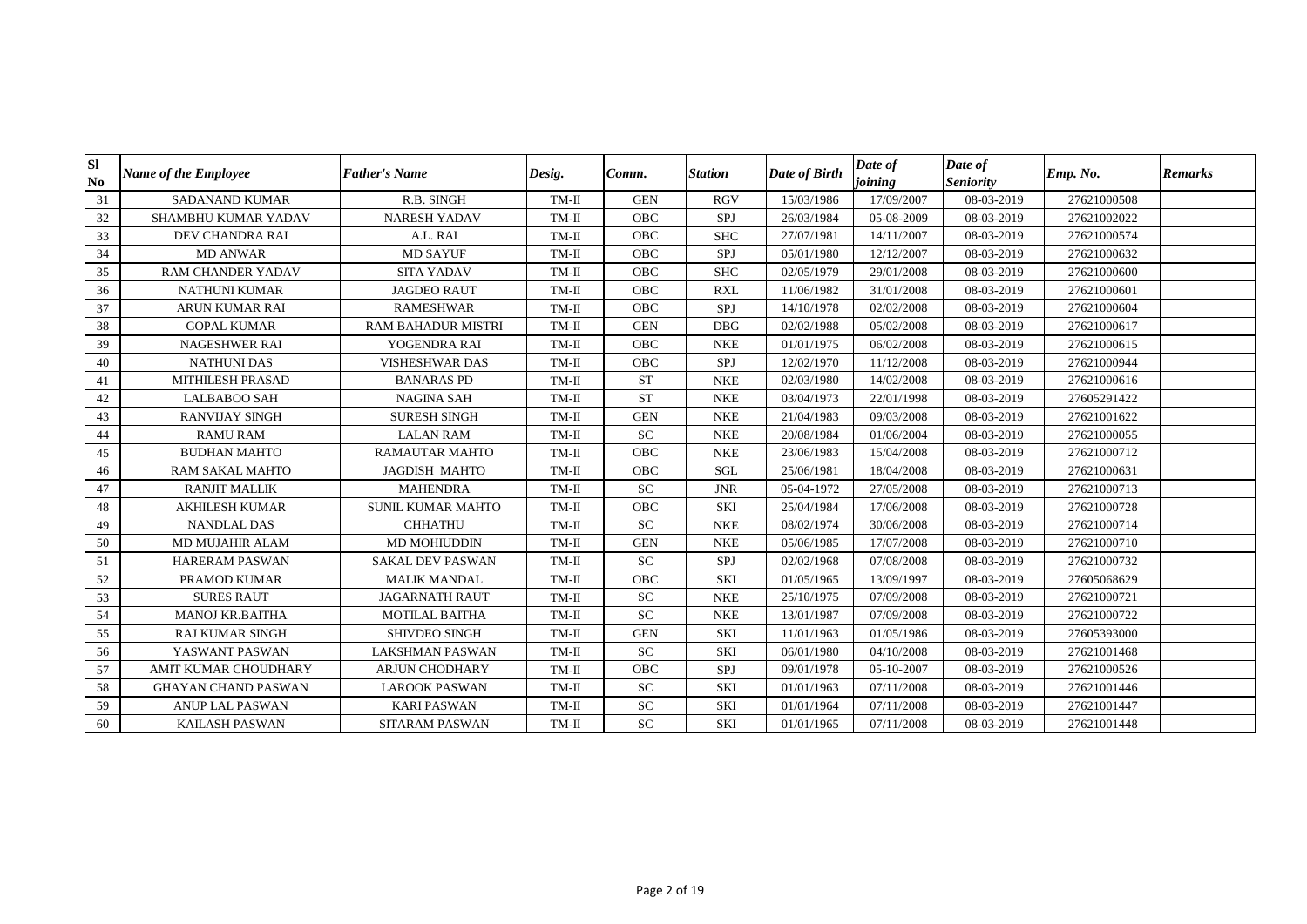| Sl<br>$\mathbf{N}\mathbf{0}$ | <b>Name of the Employee</b> | <b>Father's Name</b>     | Desig.  | Comm.       | <b>Station</b> | Date of Birth | Date of<br>joining | Date of<br><b>Seniority</b> | Emp. No.    | <b>Remarks</b> |
|------------------------------|-----------------------------|--------------------------|---------|-------------|----------------|---------------|--------------------|-----------------------------|-------------|----------------|
| 61                           | <b>RAM BALAK SAHNI</b>      | RAM KHELAWAN SAHNI       | TM-II   | <b>OBC</b>  | SPJ            | 01/01/1965    | 07/11/2008         | 08-03-2019                  | 27621000739 |                |
| 62                           | <b>SATTO PASWAN</b>         | <b>JITTU PASWAN</b>      | TM-II   | <b>SC</b>   | <b>SKI</b>     | 01/01/1965    | 07/11/2008         | 08-03-2019                  | 27621001449 |                |
| 63                           | <b>NANDU DAS</b>            | <b>RABBIDAS</b>          | $TM-II$ | ${\rm SC}$  | <b>HPO</b>     | 13/02/1968    | 07/11/2008         | 08-03-2019                  | 27621000756 |                |
| 64                           | <b>MAHABIR PASWAN</b>       | KAPILESWAR PASWAN        | TM-II   | ${\rm SC}$  | <b>SKI</b>     | 01/01/1971    | 07/11/2008         | 08-03-2019                  | 27621001450 |                |
| 65                           | <b>ASHOK KUMAR RAI</b>      | <b>HITLAL RAY</b>        | $TM-II$ | OBC         | <b>SKI</b>     | 01/01/1975    | 07/11/2008         | 08-03-2019                  | 27621001453 |                |
| 66                           | <b>LAL SAHEB PASWAN</b>     | <b>BASUDEV PASWAN</b>    | TM-II   | <b>SC</b>   | <b>HPO</b>     | 15/04/1976    | 07/11/2008         | 08-03-2019                  | 27621000755 |                |
| 67                           | <b>BIHARI SAH</b>           | <b>SUDAMA SAH</b>        | $TM-II$ | ${\rm OBC}$ | <b>HPO</b>     | 15/12/1978    | 07/11/2008         | 08-03-2019                  | 27621000804 |                |
| 68                           | SHATRUGHAN PASWAN           | SHIV SHANKAR PASWAN      | TM-II   | <b>SC</b>   | SPJ            | 23/04/1980    | 07/11/2008         | 08-03-2019                  | 27621000805 |                |
| 69                           | <b>ANIL SAHANI</b>          | SACHIDANAND SAHNI        | TM-II   | OBC         | <b>HPO</b>     | 04/07/1980    | 07/11/2008         | 08-03-2019                  | 27621000806 |                |
| 70                           | <b>LAL BIHARI</b>           | <b>MOTI RAM</b>          | $TM-II$ | OBC         | <b>HPO</b>     | 15/09/1980    | 07/11/2008         | 08-03-2019                  | 27621000807 |                |
| 71                           | DASHRATH KUMAR MAHTO        | <b>RAM PYARE MAHTO</b>   | TM-II   | <b>OBC</b>  | SPJ            | 10/05/1986    | 07/11/2008         | 08-03-2019                  | 27621000808 |                |
| 72                           | SANJAY KUMAR MAHTO          | <b>VIRENDRA KR MAHTO</b> | TM-II   | <b>OBC</b>  | SPJ            | 05/02/1987    | 07/11/2008         | 08-03-2019                  | 27621000809 |                |
| 73                           | <b>JAIKISHUN PASWAN</b>     | <b>JANAK PASWAN</b>      | $TM-II$ | ${\rm SC}$  | <b>RXL</b>     | 01/01/1964    | 18/11/2008         | 08-03-2019                  | 27621000747 |                |
| 74                           | <b>SAMMAT PASWAN</b>        | <b>SITARAM PASWAN</b>    | $TM-II$ | <b>SC</b>   | <b>NKE</b>     | 01/01/1964    | 18/11/2008         | 08-03-2019                  | 27621000754 |                |
| 75                           | <b>RAMOD PASWAN</b>         | RAMBRIKHA PASWAN         | TM-II   | <b>SC</b>   | <b>RXL</b>     | 01/01/1969    | 18/11/2008         | 08-03-2019                  | 27621000746 |                |
| 76                           | <b>RANJAN PASWAN</b>        | <b>LAKHINDRA PASWAN</b>  | $TM-II$ | ${\rm SC}$  | <b>RXL</b>     | 01/01/1973    | 18/11/2008         | 08-03-2019                  | 27621000751 |                |
| 77                           | PARBHU PASWAN               | <b>AMIRI PASWAN</b>      | $TM-II$ | SC          | <b>NKE</b>     | 01/01/1976    | 18/11/2008         | 08-03-2019                  | 27621000753 |                |
| 78                           | <b>MAHENDAR PASWAN</b>      | <b>LAKHAN PASWAN</b>     | TM-II   | ${\rm SC}$  | <b>SKI</b>     | 01/01/1963    | 11/11/2008         | 08-03-2019                  | 27621001472 |                |
| 79                           | <b>TALKESHWER PASWAN</b>    | <b>ANIRUDH PASWAN</b>    | $TM-II$ | ${\rm SC}$  | <b>DBG</b>     | 05/01/1977    | 11/11/2008         | 08-03-2019                  | 27621000740 |                |
| 80                           | MD ANSARUL HAQUE            | <b>YASIN</b>             | $TM-II$ | <b>GEN</b>  | SKI            | 01/01/1964    | 14/11/2008         | 08-03-2019                  | 27621001459 |                |
| 81                           | <b>MD ASLAM</b>             | <b>MD SALIM</b>          | TM-II   | <b>OBC</b>  | <b>SKI</b>     | 01/01/1976    | 14/11/2008         | 08-03-2019                  | 27621001471 |                |
| 82                           | <b>LAKSHMAN RAI</b>         | <b>MAHAVEER RAI</b>      | TM-II   | <b>OBC</b>  | <b>SKI</b>     | 01/01/1967    | 16/11/2008         | 08-03-2019                  | 27621001457 |                |
| 83                           | <b>MAHENDAR PASWAN</b>      | <b>RAMVILAS PASWAN</b>   | $TM-II$ | SC          | SKI            | 01/01/1966    | 29/11/2008         | 08-03-2019                  | 27621001460 |                |
| 84                           | <b>UPENDRA PASWAN</b>       | <b>FATAKI PASWAN</b>     | $TM-II$ | ${\rm SC}$  | <b>SKI</b>     | 01/05/1967    | 05/12/2008         | 08-03-2019                  | 27621001462 |                |
| 85                           | <b>DINESH PASWAN</b>        | <b>GUNJAN PASWAN</b>     | $TM-II$ | <b>SC</b>   | <b>JNR</b>     | 23/01/1979    | 05/12/2008         | 08-03-2019                  | 27621001476 |                |
| 86                           | PAPPU PASWAN                | <b>LAKHAN PASWAN</b>     | $TM-II$ | <b>SC</b>   | <b>SKI</b>     | 02/01/1983    | 05/12/2008         | 08-03-2019                  | 27621001461 |                |
| 87                           | <b>SIKANDAR PASWAN</b>      | <b>ASHOK PASWAN</b>      | $TM-II$ | ${\rm SC}$  | DBG            | 05/03/1987    | 06/12/2008         | 08-03-2019                  | 27621001291 |                |
| 88                           | <b>NARESH PASWAN</b>        | <b>KARI PASWAN</b>       | TM-II   | ${\rm SC}$  | <b>DBG</b>     | 02/05/1973    | 06/12/2008         | 08-03-2019                  | 27621001463 |                |
| 89                           | VIKRAM KUMAR MANDAL         | <b>SURENDRA MANDAL</b>   | $TM-II$ | <b>OBC</b>  | <b>DBG</b>     | 05/09/1988    | 06/12/2008         | 08-03-2019                  | 27621000909 |                |
| 90                           | RAJ KUMAR CHOUDHARY         | SHOBHAKANT CHODHARY      | TM-II   | <b>GEN</b>  | SPJ            | 05/01/1990    | 06/12/2008         | 08-03-2019                  | 27621000908 |                |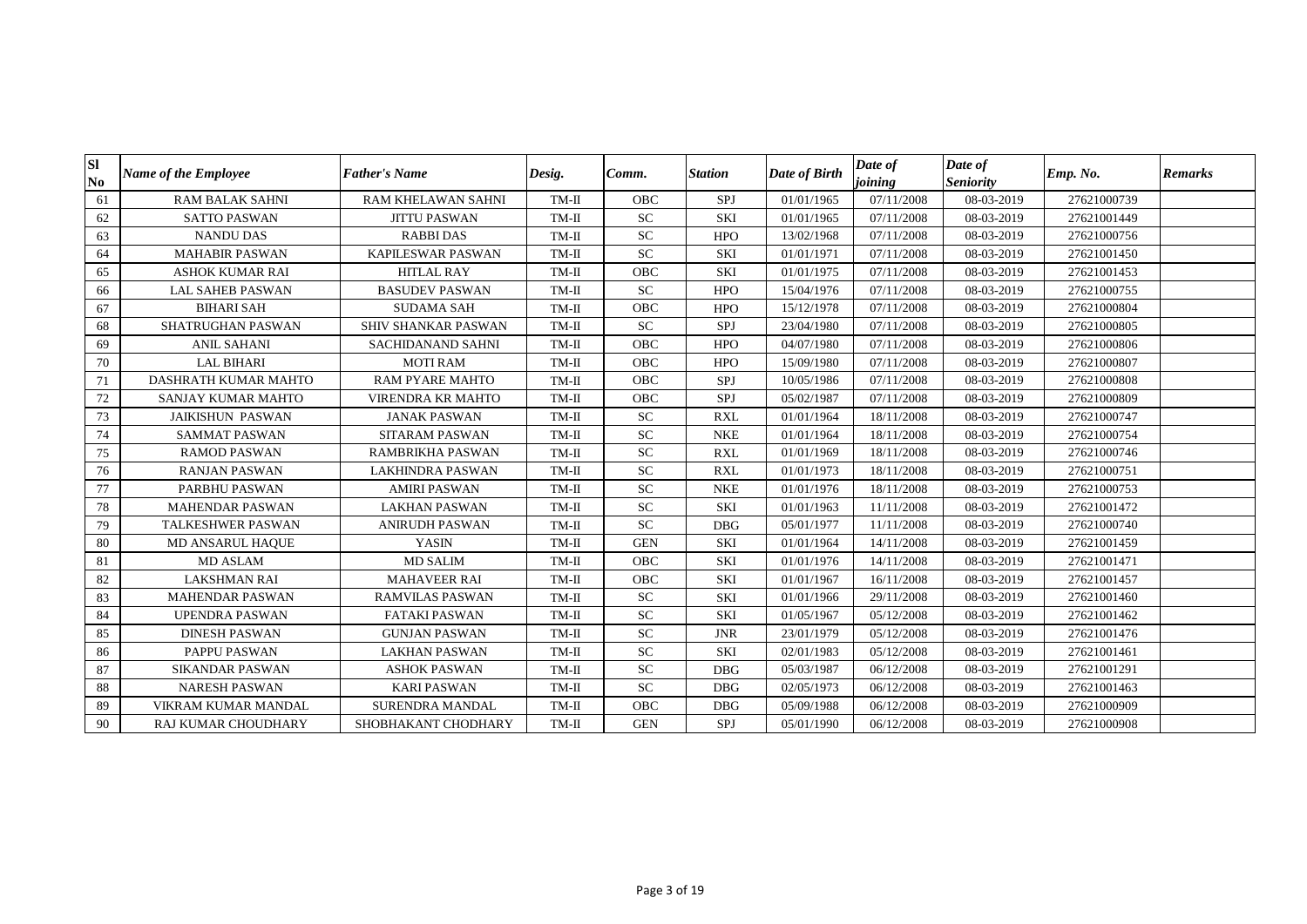| Sl<br>$\mathbf{N}\mathbf{0}$ | <b>Name of the Employee</b> | <b>Father's Name</b>    | Desig.  | Comm.      | <b>Station</b> | Date of Birth | Date of<br>joining | Date of<br><b>Seniority</b> | Emp. No.    | <b>Remarks</b> |
|------------------------------|-----------------------------|-------------------------|---------|------------|----------------|---------------|--------------------|-----------------------------|-------------|----------------|
| 91                           | <b>LALBABU DAS</b>          | <b>DAHU DAS</b>         | TM-II   | <b>OBC</b> | <b>SKI</b>     | 12/01/1983    | 07/12/2008         | 08-03-2019                  | 27621001467 |                |
| 92                           | <b>DOMU PASWAN</b>          | RANCHANDRA PASWAN       | TM-II   | <b>SC</b>  | <b>SKI</b>     | 12/06/1989    | 07/12/2008         | 08-03-2019                  | 27621001466 |                |
| 93                           | <b>ASHOK KAMAT</b>          | <b>RAMJI KAMAT</b>      | $TM-II$ | <b>OBC</b> | <b>SKI</b>     | 01/01/1967    | 08/12/2008         | 08-03-2019                  | 27621001454 |                |
| 94                           | <b>WAKIL SAHANI</b>         | <b>BASHO SAHANI</b>     | TM-II   | OBC        | <b>BNKI</b>    | 05/05/1965    | 10/12/2008         | 08-03-2019                  | 27621000760 |                |
| 95                           | <b>RAM BACHAN RAM</b>       | <b>BIHARI RAM</b>       | $TM-II$ | <b>SC</b>  | SPJ            | 01/03/1966    | 11/12/2008         | 08-03-2019                  | 27621000767 |                |
| 96                           | <b>SUKAI RAM</b>            | <b>GOBARI RAM</b>       | TM-II   | <b>SC</b>  | SPJ            | 01/01/1968    | 11/12/2008         | 08-03-2019                  | 27621000766 |                |
| 97                           | <b>RAM SUMER HARIJAN</b>    | <b>BIHARI HARIJAN</b>   | $TM-II$ | ${\rm SC}$ | SPJ            | 01/04/1968    | 11/12/2008         | 08-03-2019                  | 27621000765 |                |
| 98                           | <b>SUBODH SAH</b>           | <b>JAGESHWAR SAH</b>    | TM-II   | OBC        | SPJ            | 06/01/1969    | 11/12/2008         | 08-03-2019                  | 27621000769 |                |
| 99                           | <b>SHIV LAL PASWAN</b>      | <b>MAHENDRA PASWAN</b>  | TM-II   | ${\rm SC}$ | SPJ            | 17/02/1969    | 11/12/2008         | 08-03-2019                  | 27621000759 |                |
| 100                          | <b>RAM BILASH RAM</b>       | <b>SOBARI RAM</b>       | $TM-II$ | <b>SC</b>  | SPJ            | 10/03/1969    | 11/12/2008         | 08-03-2019                  | 27621000768 |                |
| 101                          | <b>MADAN SAH</b>            | <b>JAGESHWAR SAH</b>    | TM-II   | OBC        | SPJ            | 28/05/1972    | 11/12/2008         | 08-03-2019                  | 27621000945 |                |
| 102                          | <b>RAJPATI PASWAN</b>       | <b>RAJ KR PASWAN</b>    | TM-II   | <b>SC</b>  | SPJ            | 07/12/1972    | 11/12/2008         | 08-03-2019                  | 27621000947 |                |
| 103                          | <b>JAINUDDIN</b>            | <b>HABIB MIYA</b>       | $TM-II$ | OBC        | <b>NKE</b>     | 07/10/1974    | 11/12/2008         | 08-03-2019                  | 27621000775 |                |
| 104                          | <b>DILEEP DAS</b>           | <b>SHANKAR DAS</b>      | TM-II   | OBC        | SPJ            | 15/02/1976    | 11/12/2008         | 08-03-2019                  | 27621000946 |                |
| 105                          | <b>INDAL PASWAN</b>         | <b>VIJAY PASWAN</b>     | TM-II   | <b>SC</b>  | <b>HPO</b>     | 21/03/1979    | 11/12/2008         | 08-03-2019                  | 27621000770 |                |
| 106                          | <b>JITENDRA PASWAN</b>      | AMIRCHANDRA PASWAN      | TM-II   | ${\rm SC}$ | SPJ            | 15/04/1980    | 11/12//2008        | 08-03-2019                  | 27621000758 |                |
| 107                          | <b>JAI NARAYAN PASWAN</b>   | <b>RAJA RAM PASWAN</b>  | $TM-II$ | SC         | <b>DBG</b>     | 05/03/1980    | 06/12/2008         | 08-03-2019                  | 27621001303 |                |
| 108                          | <b>RAM BABU PASWAN</b>      | <b>BHANGI PASWAN</b>    | $TM-II$ | ${\rm SC}$ | <b>RXL</b>     | 01/01/1973    | 17/12/2008         | 08-03-2019                  | 27621000761 |                |
| 109                          | <b>DENESH PASWAN</b>        | <b>BHOLI PASWAN</b>     | TM-II   | ${\rm SC}$ | <b>DBG</b>     | 01/01/1963    | 18/12/2008         | 08-03-2019                  | 27621001305 |                |
| 110                          | <b>LATTU PASWAN</b>         | <b>MAHAVIR PASWAN</b>   | $TM-II$ | ${\rm SC}$ | <b>JNR</b>     | 01/01/1965    | 18/12/2008         | 08-03-2019                  | 27621001486 |                |
| 111                          | MAHESH KUMAR                | <b>RAM BILAS PASWAN</b> | TM-II   | ${\rm SC}$ | <b>JNR</b>     | 01/01/1965    | 18/12/2008         | 08-03-2019                  | 27621001482 |                |
| 112                          | <b>NARAYAN PASWAN</b>       | <b>VINOD PASWAN</b>     | TM-II   | ${\rm SC}$ | <b>JNR</b>     | 12/10/1965    | 18/12/2008         | 08-03-2019                  | 27621001481 |                |
| 113                          | NANDLAL PASWAN              | RAM PRAKASH PASWAN      | $TM-II$ | <b>SC</b>  | <b>JNR</b>     | 01/01/1966    | 18/12/2008         | 08-03-2019                  | 27621001489 |                |
| 114                          | <b>RAMDEV DAS</b>           | <b>TEKAN DAS</b>        | $TM-II$ | OBC        | SPJ            | 12/03/1966    | 18/12/2008         | 08-03-2019                  | 27621000810 |                |
| 115                          | <b>KAMESH PASWAN</b>        | <b>GANOUR PASWAN</b>    | TM-II   | <b>SC</b>  | <b>SKI</b>     | 01/01/1968    | 18/12/2008         | 08-03-2019                  | 27621001469 |                |
| 116                          | <b>RAJU PASWAN</b>          | <b>MAHESH PASWAN</b>    | $TM-II$ | <b>SC</b>  | <b>JNR</b>     | 02/02/1969    | 18/12/2008         | 08-03-2019                  | 27621001477 |                |
| 117                          | <b>SUNIL MANDAL</b>         | <b>ASHARFI MANDAL</b>   | $TM-II$ | OBC        | <b>JNR</b>     | 01/01/1970    | 18/12/2008         | 08-03-2019                  | 27621001478 |                |
| 118                          | <b>MANOJ DAS</b>            | <b>KESHVAR DAS</b>      | TM-II   | <b>OBC</b> | SPJ            | 15/01/1973    | 18/12/2008         | 08-03-2019                  | 27621000812 |                |
| 119                          | <b>RAM.NANDAN SAHNI</b>     | <b>BIRBAL SAHNI</b>     | TM-II   | <b>OBC</b> | <b>SPJ</b>     | 06/10/1973    | 18/12/2008         | 08-03-2019                  | 27621000811 |                |
| 120                          | <b>NATHUNI PASWAN</b>       | <b>TEAJAN PASWAN</b>    | TM-II   | <b>SC</b>  | SPJ            | 01/01/1974    | 18/12/2008         | 08-03-2019                  | 27621000826 |                |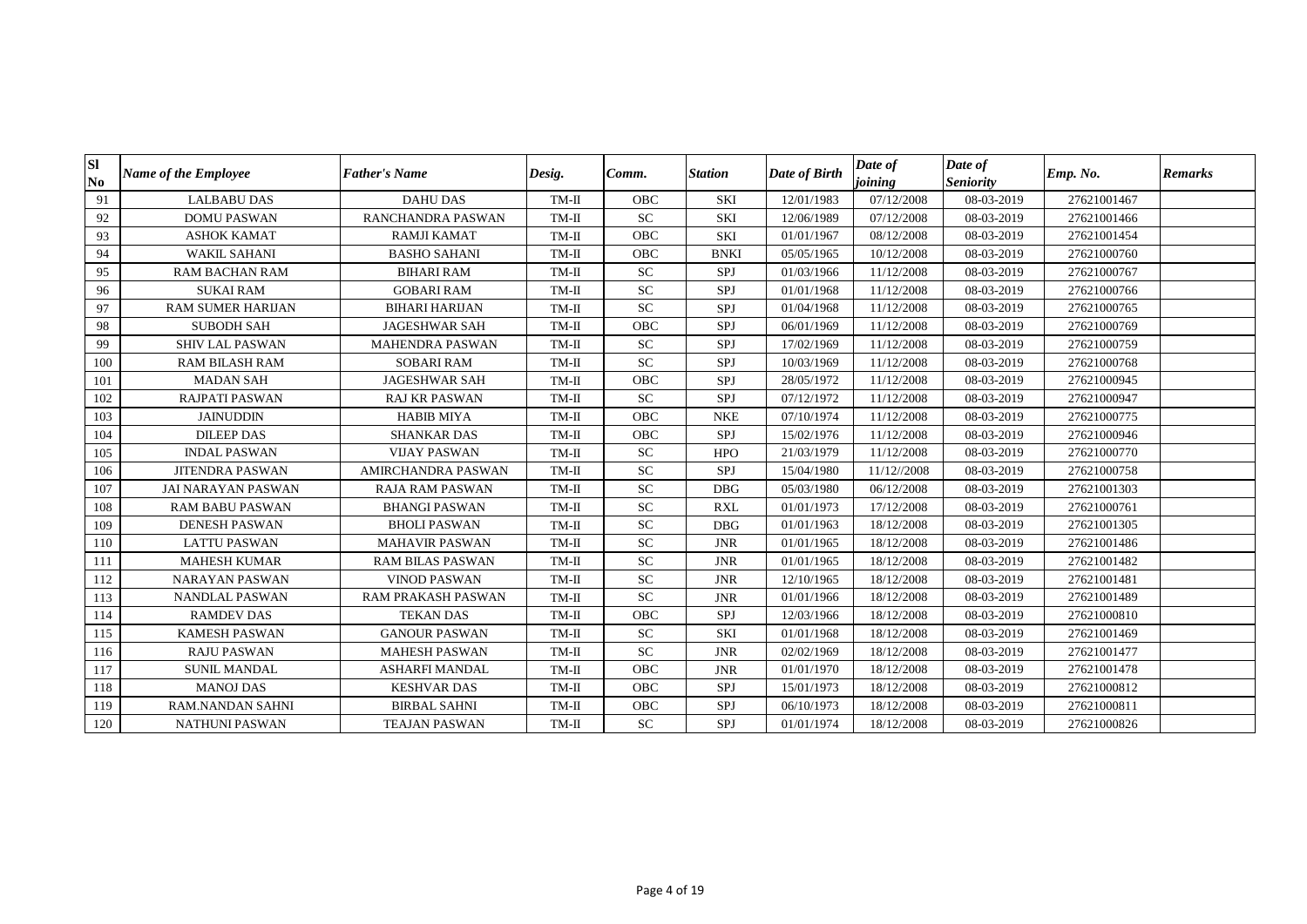| Sl<br>N <sub>0</sub> | <b>Name of the Employee</b> | <b>Father's Name</b>   | Desig.  | Comm.      | <b>Station</b>    | Date of Birth | Date of<br>joining | Date of<br><b>Seniority</b> | Emp. No.    | <b>Remarks</b> |
|----------------------|-----------------------------|------------------------|---------|------------|-------------------|---------------|--------------------|-----------------------------|-------------|----------------|
| 121                  | <b>SANTOSH PASWAN</b>       | RAMNARAYAN PASWAN      | TM-II   | <b>SC</b>  | <b>JNR</b>        | 01/01/1976    | 18/12/2008         | 08-03-2019                  | 27621001487 |                |
| 122                  | <b>LALA PASWAN</b>          | <b>MAHAVIR PASWAN</b>  | TM-II   | <b>SC</b>  | <b>JNR</b>        | 05/11/1976    | 18/12/2008         | 08-03-2019                  | 27621001480 |                |
| 123                  | <b>LALBABU PASWAN</b>       | PANCHU PASWAN          | TM-II   | <b>SC</b>  | <b>DBG</b>        | 01/01/1968    | 18/12/2008         | 08-03-2019                  | 27621001307 |                |
| 124                  | <b>VIJAY KUMAR RAI</b>      | RIT LAL RAI            | TM-II   | OBC        | <b>JNR</b>        | 01/01/1985    | 18/12/2008         | 08-03-2019                  | 27621001485 |                |
| 125                  | <b>KRISHN KUMAR PASWAN</b>  | <b>MISHRI PASWAN</b>   | TM-II   | <b>SC</b>  | <b>JNR</b>        | 01/01/1986    | 18/12/2008         | 08-03-2019                  | 27621001488 |                |
| 126                  | <b>MITHILESH KUMAR</b>      | <b>RAMNANDAN SAHNI</b> | TM-II   | OBC        | <b>HPO</b>        | 22/08/1979    | 23/12/2008         | 08-03-2019                  | 27621000813 |                |
| 127                  | RAM EKBAL PASWAN            | <b>TENI PASWAN</b>     | $TM-II$ | ${\rm SC}$ | SPJ               | 02/02/1974    | 24/12/2008         | 08-03-2019                  | 27621000763 |                |
| 128                  | PARMOD MANDAL               | PRADEEP MANDAL         | TM-II   | OBC        | <b>JNR</b>        | 01/01/1978    | 29/12/2008         | 08-03-2019                  | 27621001491 |                |
| 129                  | <b>DULARCHNAD PASWAN</b>    | <b>BANGALI PASWAN</b>  | TM-II   | ${\rm SC}$ | <b>JNR</b>        | 19/08/1962    | 30/12/2008         | 08-03-2019                  | 27621001492 |                |
| 130                  | <b>RAJ KAPUR MANDAL</b>     | <b>LAXMAN MANDAL</b>   | TM-II   | <b>OBC</b> | <b>JNR</b>        | 01/01/1972    | 30/12/2008         | 08-03-2019                  | 27621001490 |                |
| 131                  | <b>MADAN PASWAN</b>         | <b>SOHAN PASWAN</b>    | TM-II   | <b>SC</b>  | <b>NKE</b>        | 25/07/1972    | 02/01/2009         | 08-03-2019                  | 27621000779 |                |
| 132                  | <b>RAJ KARAN PASWAN</b>     | <b>ANUP LAL PASWAN</b> | TM-II   | <b>SC</b>  | <b>HPO</b>        | 01/01/1965    | 03/01/2009         | 08-03-2019                  | 27621000936 |                |
| 133                  | <b>BHABHICHHAN RAUT</b>     | <b>MAHADEO RAUT</b>    | $TM-II$ | ${\rm SC}$ | <b>NKE</b>        | 08/02/1968    | 03/01/2009         | 08-03-2019                  | 27621000780 |                |
| 134                  | <b>SURENDARMAHTO</b>        | RAM PRAKASH MAHTO      | TM-II   | OBC        | <b>HPO</b>        | 01/01/1974    | 03/01/2009         | 08-03-2019                  | 27621000935 |                |
| 135                  | <b>SITA RAM PASWAN</b>      | <b>MAHENDRA PASWAN</b> | TM-II   | <b>SC</b>  | <b>HPO</b>        | 01/01/1977    | 03/01/2009         | 08-03-2019                  | 27621000937 |                |
| 136                  | <b>SUKH LAL PASWAN</b>      | <b>GANESHI PASWAN</b>  | $TM-II$ | ${\rm SC}$ | <b>NKE</b>        | 01/01/1977    | 03/01/2009         | 08-03-2019                  | 27621000934 |                |
| 137                  | <b>SURESH PASWAN</b>        | <b>JAGDISH PASWAN</b>  | $TM-II$ | SC         | <b>RXL</b>        | 01/01/1977    | 03/01/2009         | 08-03-2019                  | 27621001584 |                |
| 138                  | <b>JITENDAR PASWAN</b>      | <b>KALPU PASWAN</b>    | TM-II   | ${\rm SC}$ | SPJ               | 01/01/1981    | 03/01/2009         | 08-03-2019                  | 27621000938 |                |
| 139                  | <b>MADAN RAUT</b>           | <b>BACHCHAN RAUT</b>   | TM-II   | <b>OBC</b> | <b>RXL</b>        | 07/04/1982    | 03/01/2009         | 08-03-2019                  | 27621000781 |                |
| 140                  | PRABHU PASWAN               | RUPCHANDRA PASWAN      | $TM-II$ | <b>SC</b>  | SPJ               | 01/01/1968    | 05/01/2009         | 08-03-2019                  | 27621000786 |                |
| 141                  | <b>RAMCHANDER DAS</b>       | <b>CHHEDI DAS</b>      | TM-II   | <b>OBC</b> | <b>RGV</b>        | 26/02/1968    | 10/01/2009         | 08-03-2019                  | 27621000928 |                |
| 142                  | <b>PYARE PASWAN</b>         | <b>SOMAN PASWAN</b>    | TM-II   | <b>SC</b>  | <b>JNR</b>        | 01/01/1963    | 16/01/2009         | 08-03-2019                  | 27621001500 |                |
| 143                  | <b>MAHABIR PASWAN</b>       | <b>SITARAM PASWAN</b>  | $TM-II$ | <b>SC</b>  | <b>JNR</b>        | 01/01/1965    | 16/01/2009         | 08-03-2019                  | 27621001498 |                |
| 144                  | <b>MD NAZIM</b>             | <b>BAOKU MIYAN</b>     | $TM-II$ | <b>GEN</b> | <b>SKI</b>        | 10/01/1971    | 16/01/2009         | 08-03-2019                  | 27621001430 |                |
| 145                  | MD AKBAR ALI                | <b>MD ANSARULHAK</b>   | TM-II   | <b>GEN</b> | <b>SKI</b>        | 01/01/1985    | 16/01/2009         | 08-03-2019                  | 27621001431 |                |
| 146                  | <b>RAJO RAM</b>             | <b>MEDNI RAM</b>       | TM-II   | <b>SC</b>  | <b>SHC</b>        | 01/01/1963    | 20/01/2009         | 08-03-2019                  | 27621000846 |                |
| 147                  | MHENDRA RAM                 | <b>GURUCHARAN RAM</b>  | $TM-II$ | ${\rm SC}$ | <b>SHC</b>        | 01/01/1966    | 20/01/2009         | 08-03-2019                  | 27621000844 |                |
| 148                  | <b>MAHENDRA RAM</b>         | <b>MUNNA RAM</b>       | TM-II   | ${\rm SC}$ | <b>SHC</b>        | 01/01/1968    | 20/01/2009         | 08-03-2019                  | 27621000931 |                |
| 149                  | <b>MUKESH KUMAR PATEL</b>   | <b>SHAMBHU RAUT</b>    | TM-II   | <b>OBC</b> | <b>SGL</b>        | 07/01/1981    | 23/01/2009         | 08-03-2019                  | 27621000930 |                |
| 150                  | <b>SARAL RAM</b>            | <b>SITA RAM</b>        | TM-II   | <b>SC</b>  | <b>KGG</b> at SHC | 26/12/1965    | 24/01/2009         | 08-03-2019                  | 27621000784 |                |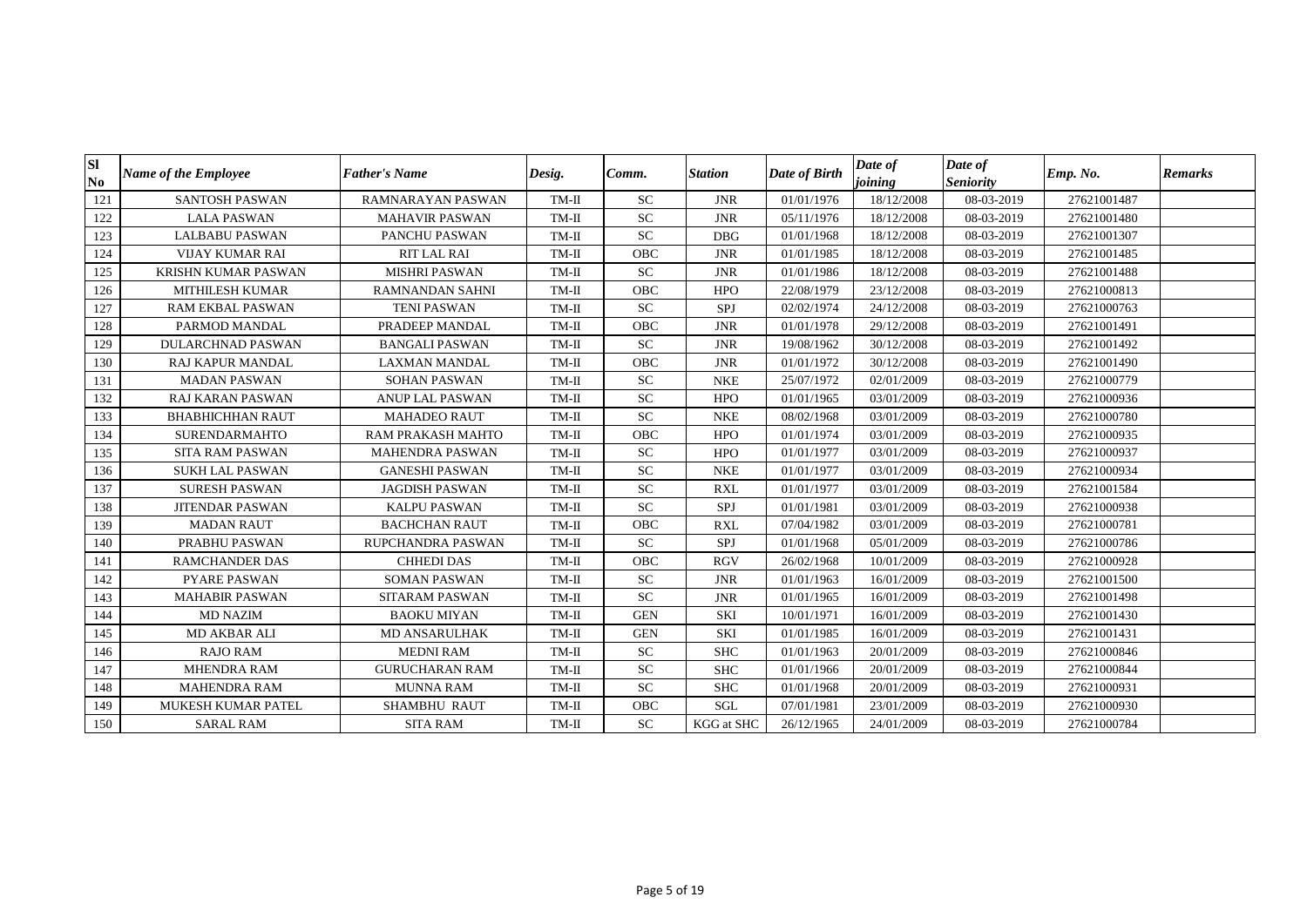| <b>SI</b><br>$\bf No$ | Name of the Employee        | <b>Father's Name</b>    | Desig.  | Comm.                      | <b>Station</b>                | Date of Birth | Date of<br>joining          | Date of<br><b>Seniority</b> | Emp. No.    | <b>Remarks</b> |
|-----------------------|-----------------------------|-------------------------|---------|----------------------------|-------------------------------|---------------|-----------------------------|-----------------------------|-------------|----------------|
| 151                   | <b>RAM NAJAR RAM</b>        | <b>MOHAN RAM</b>        | $TM-II$ | <b>SC</b>                  | SPJ                           | 01/01/1970    | 24/01/2009                  | 08-03-2019                  | 27621000942 |                |
| 152                   | <b>RAM SAWAK SAHANI</b>     | DEV NARAYAN SAHNI       | TM-II   | <b>OBC</b>                 | SPJ                           | 08/07/1970    | 24/01/2009                  | 08-03-2019                  | 27621000940 |                |
| 153                   | <b>SANT LAL SAHANI</b>      | DEV NARAYAN SAHNI       | TM-II   | OBC                        | <b>HPO</b>                    | 01/01/1971    | 24/01/2009                  | 08-03-2019                  | 27621000943 |                |
| 154                   | KAILASH PASWAN              | <b>DUKHAN PASWAN</b>    | $TM-II$ | $\ensuremath{\mathbf{SC}}$ | SPJ                           | 01/01/1973    | 24/01/2009                  | 08-03-2019                  | 27621000941 |                |
| 155                   | <b>DINESH PASWAN</b>        | <b>NANDLAL PASWAN</b>   | $TM-II$ | <b>SC</b>                  | SPJ                           | 01/01/1975    | 24/01/2009                  | 08-03-2019                  | 27621000785 |                |
| 156                   | <b>VIPAT DAS</b>            | <b>VILAT DAS</b>        | $TM-II$ | <b>OBC</b>                 | SPJ                           | 01-01-1977    | 24/01/2009                  | 08-03-2019                  | 27621000235 |                |
| 157                   | <b>MAHESWAR DAS</b>         | <b>LOCHAN DAS</b>       | $TM-II$ | OBC                        | SPJ                           | 01/01/1977    | 24/01/2009                  | 08-03-2019                  | 27621000867 |                |
| 158                   | RAM UDGAR PASWAN            | RAMESHWAR PASWAN        | TM-II   | ${\rm SC}$                 | SPJ                           | 01/01/1963    | 27/01/2009                  | 08-03-2019                  | 27621000782 |                |
| 159                   | <b>UMESH PASWAN</b>         | <b>BUDHU PASWAN</b>     | TM-II   | <b>SC</b>                  | SPJ                           | 01/01/1973    | 28/01/2009                  | 08-03-2019                  | 27621000783 |                |
| 160                   | <b>SURESH SINGH</b>         | <b>BANSIDHAR SINGH</b>  | TM-II   | <b>GEN</b>                 | CON/MHX                       | 01-05-1962    | $29 - 03 - 80/$<br>29-12-97 | 08-03-2019                  | 10430581    |                |
| 161                   | <b>SURAJ</b>                | <b>SITARAM</b>          | $TM-II$ | <b>OBC</b>                 | <b>CON/MHX</b>                | 02-11-1962    | 01/01/1984/<br>29/12/97     | 08-03-2019                  | 27610428434 |                |
| 162                   | RAMKISHUN THAKUR            | RAMCHARAN THAKUR        | TM-II   | OBC                        | CON/MHX                       | 08-06-1962    | 01/01/1984/<br>29/12/97     | 08-03-2019                  | 27610472721 |                |
| 163                   | <b>SUSHIL KAMATI</b>        | <b>KHUBIYA</b>          | $TM-II$ | OBC                        | $\rm{JJP}$                    | 04/05/1963    | 06/04/1987                  | 08-03-2019                  | 27605281362 |                |
| 164                   | SHAMBHOO MAHTO              | <b>HARPAL</b>           | $TM-II$ | OBC                        | <b>NKE</b>                    | 14/07/1962    | 23/06//1994                 | 08-03-2019                  | 27605067388 |                |
| 165                   | <b>SHIVJI YADAV</b>         | KALESHWAR YADAV         | TM-II   | OBC                        | <b>CON/MHX</b>                | 31/12/1969    | 01/05/1996/<br>29/12/97     | 08-03-2019                  | 27610489710 |                |
| 166                   | <b>SUCHIN KUMAR</b>         | SATYANARAYAN            | TM-II   | <b>OBC</b>                 | <b>CON/MHX</b>                | 30-09-1975    | 07-02-1996/<br>29-12-97     | 08-03-2019                  | 27610490413 |                |
| 167                   | <b>INDERAJIT KUMAR</b>      | <b>LATE HARI</b>        | TM-II   | OBC                        | CON/MHX                       | 10-01-1976    | 01/06/1997/<br>18/04/14     | 08-03-2019                  | 27610490814 |                |
| 168                   | <b>NANDLAL</b>              | <b>RAMROOP</b>          | $TM-II$ | <b>GEN</b>                 | CON/MHX                       | 01-01-1973    | 01/03/1997/ 22-<br>04-2014  | 08-03-2019                  | 10490590    |                |
| 169                   | <b>JALESHWAR PRASAD</b>     | <b>LATE JAGDISH RAY</b> | TM-II   | OBC                        | CON/MHX                       | 04-02-1975    | 01/12/1997/<br>18/04/2014   | 08-03-2019                  | 27610490826 |                |
| 170                   | <b>CHANDERA SHEKHAR SAH</b> | <b>SITARAM SAH</b>      | TM-II   | <b>OBC</b>                 | <b>CON/MHX</b>                | 15/10//1975   | 01-03-1998/<br>05/06/2014   | 08-03-2019                  | 27610490851 |                |
| 171                   | PHOOLPATI DEVI              | <b>SARDA</b>            | TM-II   | OBC                        | <b>CON/MHX</b>                | 10-02-1963    | 01/12/1998/<br>18/04/2014   | 08-03-2019                  | 27610490863 |                |
| 172                   | <b>SUGIYA DEVI</b>          | <b>BALDEO</b>           | $TM-II$ | OBC                        | <b>BMKI</b>                   | 20/11/1968    | 13/06/2000                  | 08-03-2019                  | 27610491971 |                |
| 173                   | DEVENDRA PASWAN             | <b>MAUJI PASWAN</b>     | $TM-II$ | SC                         | CON/MHX                       | 25/05/1977    | 21/06/2014                  | 08-03-2019                  | 27621000050 |                |
| 174                   | <b>SUJIT KUMAR</b>          | <b>KERAI RAM</b>        | $TM-II$ | <b>SC</b>                  | <b>BMKI</b>                   | 02/05/1975    | 07/07/2004                  | 08-03-2019                  | 27621000219 |                |
| 175                   | <b>MD SAMIM</b>             | <b>MD HASIM</b>         | $TM-II$ | OBC                        | <b>NKE</b>                    | 07/05/1982    | 20/07/2004                  | 08-03-2019                  | 27621000102 |                |
| 176                   | <b>BIRENDRA THAKUR</b>      | <b>JALDHARI THAKUR</b>  | TM-II   | OBC                        | <b>BMKI</b>                   | 05/04/1972    | 06/08/2005                  | 08-03-2019                  | 27621000166 |                |
| 177                   | <b>RAMADHAR RAI</b>         | <b>JOKHU RAI</b>        | $TM-II$ | OBC                        | SGL                           | 10/12/1967    | 04/07/2006                  | 08-03-2019                  | 27621000382 |                |
| 178                   | RABINDRA KR RANJAN          | MISHRILAL RAM           | $TM-II$ | ${\rm SC}$                 | $\ensuremath{\text{\rm JNR}}$ | 25/10/1976    | 17/11/2006                  | 08-03-2019                  | 27606004635 |                |
| 179                   | PRABHASH KUMAR PRABHAKAR    | N.P. YADAV              | $TM-II$ | OBC                        | <b>SHC</b>                    | 05/03/1986    | 10/05/2007                  | 08-03-2019                  | 27617749621 |                |
| 180                   | <b>SATRUGHAN KUMAR</b>      | <b>BHOLA</b>            | $TM-II$ | <b>GEN</b>                 | <b>HPO</b>                    | 15/01/1982    | 07/10/2007                  | 08-03-2019                  | 27621000579 |                |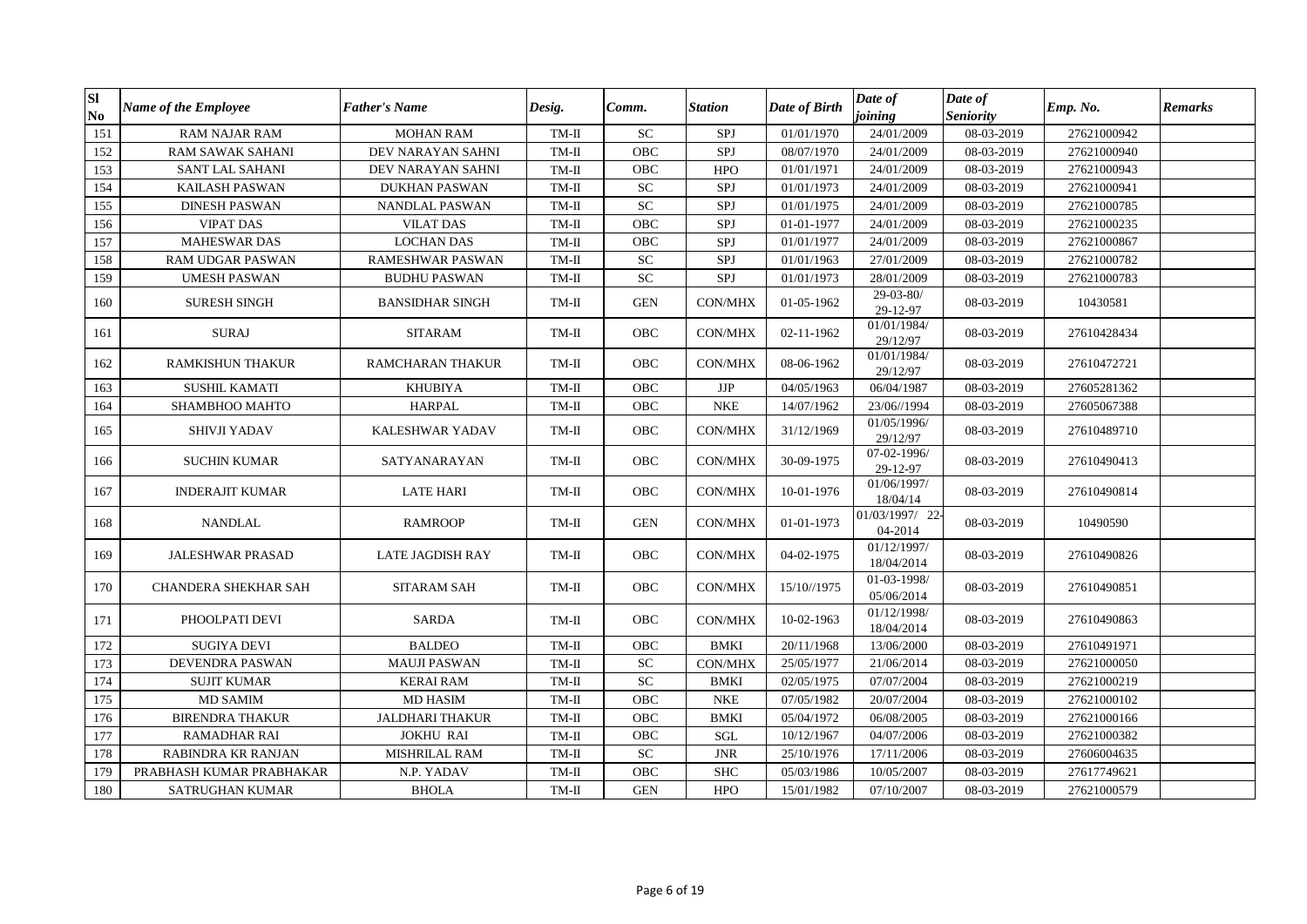| <b>SI</b><br>N <sub>o</sub> | <b>Name of the Employee</b> | <b>Father's Name</b>       | Desig.  | Comm.      | <b>Station</b> | Date of Birth | Date of<br>joining | Date of<br><b>Seniority</b> | Emp. No.    | <b>Remarks</b> |
|-----------------------------|-----------------------------|----------------------------|---------|------------|----------------|---------------|--------------------|-----------------------------|-------------|----------------|
| 181                         | <b>HIRA LAL PASWAN</b>      | <b>KAPILESWAR PASWAN</b>   | $TM-II$ | <b>SC</b>  | SKI            | 15/10/1969    | 05/12/2007         | 08-03-2019                  | 27621000582 |                |
| 182                         | <b>BISHUNDEO MAHTO</b>      | <b>MANGNI MAHTO</b>        | $TM-II$ | <b>OBC</b> | <b>JJP</b>     | 28/02/1976    | 27/03/2008         | 08-03-2019                  | 27621000624 |                |
| 183                         | <b>MANOHAR RAM</b>          | <b>BRAMHDEO</b>            | $TM-II$ | <b>SC</b>  | <b>SGL</b>     | 06/06/1984    | 11/04/2008         | 08-03-2019                  | 27600000311 |                |
| 184                         | <b>JHUN JHUN KUMAR</b>      | <b>RAJENDRA</b>            | $TM-II$ | <b>OBC</b> | <b>NKE</b>     | 18/04/1983    | 23/05/2008         | 08-03-2019                  | 27621000716 |                |
| 185                         | <b>RAJ KISHORE THAKUR</b>   | SHIVSHANKAR THAKUR         | TM-II   | <b>OBC</b> | <b>RXL</b>     | 10/02/1983    | 06/08/2008         | 08-03-2019                  | 276P6263326 |                |
| 186                         | RANDHIR PRASAD YADAV        | UDIT NARAYAN YADAV         | TM-II   | OBC        | <b>MHX/CON</b> | 02-06-1976    | 17/07/2008         | 08-03-2019                  | 27608043528 |                |
| 187                         | MD. TARIQUE JAMAL           | <b>ABDUL GAFFAR</b>        | TM-II   | <b>OBC</b> | <b>RGV</b>     | 05/03/1982    | 18/07/2008         | 08-03-2019                  | 27610032186 |                |
| 188                         | DAVENDRA PRASAD YADAV       | JAWAHARLAL YADAV           | $TM-II$ | OBC        | SKI            | 04/09/1988    | 10/09/2008         | 08-03-2019                  | 276P6263915 |                |
| 189                         | <b>RAM BABU RAI</b>         | <b>BINDESHWAR RAI</b>      | $TM-II$ | OBC        | <b>RXL</b>     | 10/05/1980    | 26/09/2008         | 08-03-2019                  | 276P6264133 |                |
| 190                         | <b>AJAY SAH</b>             | <b>DHUPAN SAH</b>          | $TM-II$ | <b>OBC</b> | <b>BMKI</b>    | 03/08/1983    | 11/01/2008         | 08-03-2019                  | 27621000607 |                |
| 191                         | <b>LALO PASWAN</b>          | <b>VIREN PASWAN</b>        | $TM-II$ | <b>SC</b>  | SPJ            | 19/02/1978    | 21/12/2008         | 08-03-2019                  | 276J0900094 |                |
| 192                         | MUKESH KUMAR PASWAN         | <b>SHANKAR PASWAN</b>      | $TM-II$ | ${\rm SC}$ | <b>DBG</b>     | 12/03/1989    | 30/12/2008         | 08-03-2019                  | 27621001493 |                |
| 193                         | <b>SAKAL PASWAN</b>         | RAM BUJHAWAN PASWAN        | $TM-II$ | SC         | <b>SKI</b>     | 01/01/1963    | 31/01/2009         | 08-03-2019                  | 27621001233 |                |
| 194                         | <b>MOHAN PASWAN</b>         | <b>BHUTTA PASWAN</b>       | $TM-II$ | <b>SC</b>  | <b>DBG</b>     | 01/01/1965    | 31/01/2009         | 08-03-2019                  | 27621001313 |                |
| 195                         | <b>SURESH PASWAN</b>        | <b>GANGA PASWAN</b>        | $TM-II$ | <b>SC</b>  | <b>JNR</b>     | 01/03/1968    | 31/01/2009         | 08-03-2019                  | 27621001495 |                |
| 196                         | <b>BHOLA PASWAN</b>         | <b>JUGATI PASWAN</b>       | TM-II   | <b>SC</b>  | <b>DBG</b>     | 23/09/1971    | 31/01/2009         | 08-03-2019                  | 27621001314 |                |
| 197                         | <b>BINOD PASWAN</b>         | <b>AMRALI PASWAN</b>       | TM-II   | ${\rm SC}$ | <b>JNR</b>     | 25/04/1973    | 31/01/2009         | 08-03-2019                  | 27621001496 |                |
| 198                         | <b>BABLU PASWAN</b>         | RAMPRASAD PASWAN           | $TM-II$ | ${\rm SC}$ | <b>JNR</b>     | 02/05/1977    | 31/01/2009         | 08-03-2019                  | 27621001494 |                |
| 199                         | <b>LALA PASWAN</b>          | <b>MATKI PASWAN</b>        | $TM-II$ | <b>SC</b>  | <b>DBG</b>     | 20/12/1977    | 31/01/2009         | 08-03-2019                  | 27621001497 |                |
| 200                         | <b>HARERAM PASWAN</b>       | <b>MISHRI PASWAN</b>       | TM-II   | <b>SC</b>  | <b>DBG</b>     | 10/02/1979    | 31/01/2009         | 08-03-2019                  | 27621001309 |                |
| 201                         | <b>NARAYAN DAS</b>          | <b>RAMKISHUN DAS</b>       | $TM-II$ | <b>OBC</b> | <b>BNKI</b>    | 26/02/1963    | 01/02/2009         | 08-03-2019                  | 27621000841 |                |
| 202                         | <b>MOHAN SHARMA</b>         | TILO SHARMA                | $TM-II$ | OBC        | <b>SHC</b>     | 26/02/1967    | 02/02/2009         | 08-03-2019                  | 27621001150 |                |
| 203                         | <b>CHHOTAN PRASAD</b>       | <b>BABUJEE PD.</b>         | $TM-II$ | <b>SC</b>  | <b>SHC</b>     | 26/02/1968    | 07/02/2009         | 08-03-2019                  | 27621000907 |                |
| 204                         | <b>RAGHUNI PASWAN</b>       | <b>RAM KHELAWAN PASWAN</b> | $TM-II$ | <b>SC</b>  | <b>HPO</b>     | 26/02/1963    | 04/02/2009         | 08-03-2019                  | 27621000873 |                |
| 205                         | <b>RAM JAPO PASWAN</b>      | SARYUG PASWAN              | TM-II   | <b>SC</b>  | <b>HPO</b>     | 01/01/1965    | 04/02/2009         | 08-03-2019                  | 27621000871 |                |
| 206                         | RAM NANDAN PASWAN           | <b>SUKHDEV PASWAN</b>      | $TM-II$ | <b>SC</b>  | <b>HPO</b>     | 26/02/1968    | 04/02/2009         | 08-03-2019                  | 27621000872 |                |
| 207                         | <b>RAM PRIT MAHTO</b>       | <b>ANAND LAL</b>           | $TM-II$ | OBC        | <b>DBG</b>     | 01/01/1971    | 04/02/2009         | 08-03-2019                  | 27621000797 |                |
| 208                         | MD. GAYAS                   | <b>MD SULEMAN</b>          | TM-II   | <b>OBC</b> | <b>HPO</b>     | 01/01/1981    | 04/02/2009         | 08-03-2019                  | 27621000870 |                |
| 209                         | <b>JHALENDRA PASWAN</b>     | <b>BABUJEE PASWAN</b>      | $TM-II$ | <b>SC</b>  | <b>SHC</b>     | 26/02/1962    | 02/07/2009         | 08-03-2019                  | 27621001151 |                |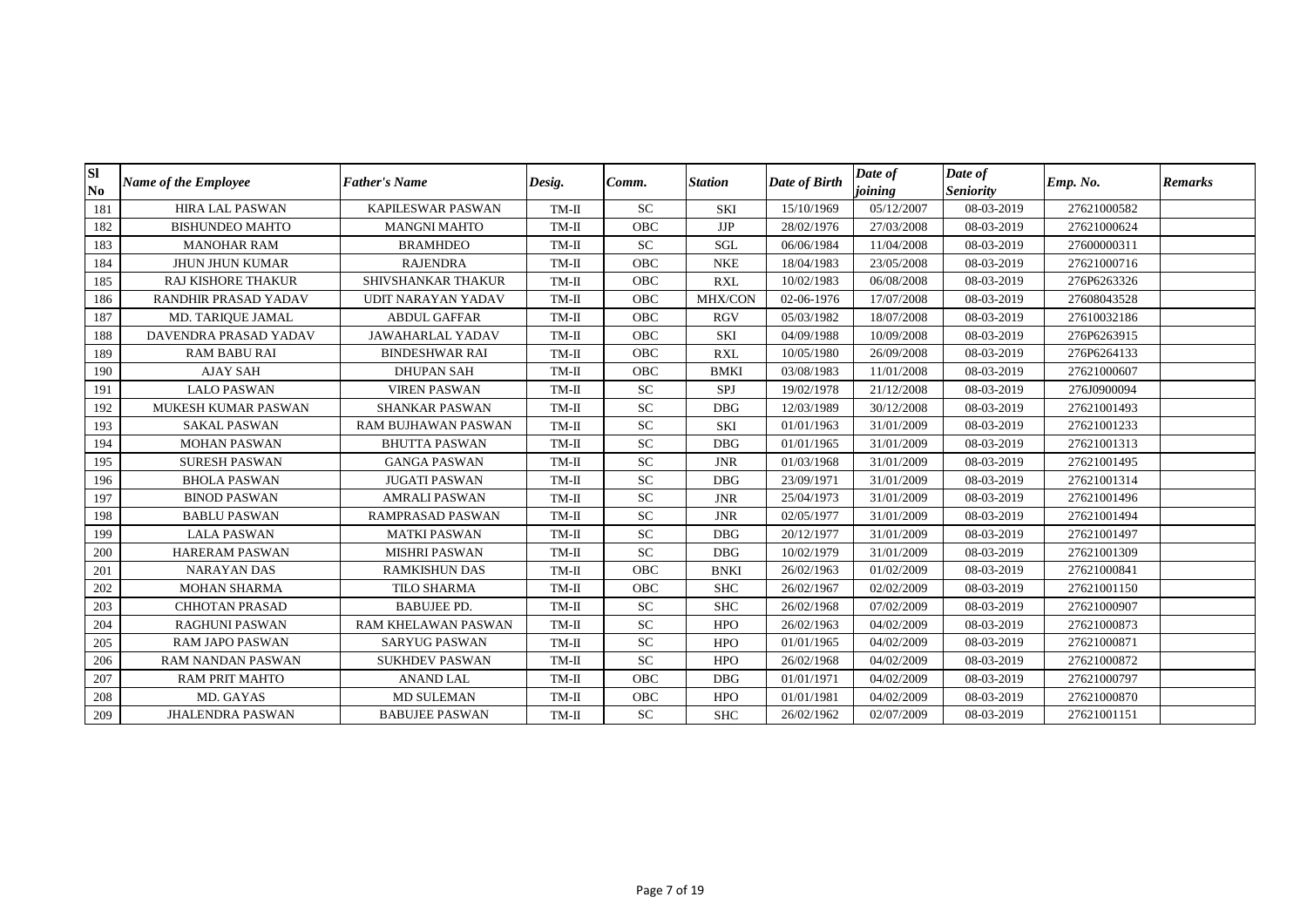| <b>SI</b><br>N <sub>0</sub> | <b>Name of the Employee</b> | <b>Father's Name</b>     | Desig.  | Comm.      | <b>Station</b>                | Date of Birth | Date of<br>joining | Date of<br><b>Seniority</b> | Emp. No.    | <b>Remarks</b> |
|-----------------------------|-----------------------------|--------------------------|---------|------------|-------------------------------|---------------|--------------------|-----------------------------|-------------|----------------|
| 210                         | <b>SAHADEO PASWAN</b>       | <b>GANESHI</b>           | $TM-II$ | <b>SC</b>  | <b>BNKI</b>                   | 09/05/1963    | 23/02/2009         | 08-03-2019                  | 27621000847 |                |
| 211                         | <b>AMRIT PASWAN</b>         | <b>AAMU</b>              | $TM-II$ | <b>SC</b>  | <b>JNR</b>                    | 03/12/1984    | 24/02/2009         | 08-03-2019                  | 27621001152 |                |
| 212                         | <b>GAGAN DEO</b>            | <b>SADHU RAY</b>         | $TM-II$ | <b>OBC</b> | SKI                           | 16/09/1963    | 04/03/2009         | 08-03-2019                  | 27621001436 |                |
| 213                         | SURENDRA MANDAL             | <b>BRIJNANDAN MANDAL</b> | $TM-II$ | OBC        | <b>JNR</b>                    | 19/09/1966    | 04/03/2009         | 08-03-2019                  | 27621001502 |                |
| 214                         | <b>LALBABU MANDAL</b>       | RAM BRIKASH MANDAL       | $TM-II$ | OBC        | $\ensuremath{\text{\rm JNR}}$ | 01/05/1968    | 04/03/2009         | 08-03-2019                  | 27621001503 |                |
| 215                         | <b>KAILASH PASWAN</b>       | <b>GANGA PASWAN</b>      | $TM-II$ | <b>SC</b>  | <b>DBG</b>                    | 05/07/1968    | 04-03-2009         | 08-03-2019                  | 27621001306 |                |
| 216                         | <b>BIDESHI PASWAN</b>       | LAKSHMI PASWAN           | $TM-II$ | ${\rm SC}$ | <b>SKI</b>                    | 14/08/1969    | 04/03/2009         | 08-03-2019                  | 27621001434 |                |
| 217                         | <b>MANOJ MANDAL</b>         | NARAYAN MANDAL           | $TM-II$ | OBC        | <b>JNR</b>                    | 04/03/1976    | 04/03/2009         | 08-03-2019                  | 27621001501 |                |
| 218                         | RAMPRIT MAHATO              | PRAMESHWAR MATHO         | $TM-II$ | <b>OBC</b> | JJP                           | 01/01/1983    | 09/03/2009         | 08-03-2019                  | 27621001238 |                |
| 219                         | HARISHCHANDRA PASWAN        | <b>NEWAT PASWAN</b>      | $TM-II$ | <b>SC</b>  | <b>DBG</b>                    | 26/02/1962    | 09/03/2009         | 08-03-2019                  | 27621000854 |                |
| 220                         | <b>THAKKAN DAS</b>          | <b>GANESHI DAS</b>       | $TM-II$ | <b>SC</b>  | <b>DBG</b>                    | 26/02/1963    | 09/03/2009         | 08-03-2019                  | 27621000856 |                |
| 221                         | <b>MADAN PASWAN</b>         | <b>NANKI PASWAN</b>      | $TM-II$ | <b>SC</b>  | <b>DBG</b>                    | 01/01/1967    | 09/03/2009         | 08-03-2019                  | 27621000853 |                |
| 222                         | <b>UPENDRA PASWAN</b>       | <b>SURESH PASWAN</b>     | $TM-II$ | ${\rm SC}$ | SPJ                           | 13/10/1974    | 09/03/2009         | 08-03-2019                  | 27621000858 |                |
| 223                         | KUSHESHWAR MAHTO            | RAM PRASAD MATHO         | $TM-II$ | OBC        | <b>DBG</b>                    | 01/01/1978    | 09/03/2009         | 08-03-2019                  | 27621000859 |                |
| 224                         | <b>ROHIT RAI</b>            | <b>KAILASH RAI</b>       | $TM-II$ | <b>OBC</b> | <b>NKE</b>                    | 01/01/1973    | 09/03/2009         | 08-03-2019                  | 27621001096 |                |
| 225                         | <b>KAMLESH PASWAN</b>       | <b>SAKAL DEV PASWAN</b>  | $TM-II$ | ${\rm SC}$ | SPJ                           | 01/01/1973    | 10/03/2009         | 08-03-2019                  | 27621000876 |                |
| 226                         | <b>SAMBHU DAS</b>           | <b>BALESHWAR DAS</b>     | $TM-II$ | OBC        | SPJ                           | 02/06/1973    | 10/03/2009         | 08-03-2019                  | 27621000875 |                |
| 227                         | <b>RAM LAL PASWAN</b>       | <b>RAMESH PASWAN</b>     | $TM-II$ | ${\rm SC}$ | <b>DBG</b>                    | 10/05/1987    | 27/03/2009         | 08-03-2019                  | 27621001312 |                |
| 228                         | LALDHARI PASWAN             | <b>NANDOO PASWAN</b>     | $TM-II$ | ${\rm SC}$ | <b>SKI</b>                    | 15/11/1966    | 28/03/2009         | 08-03-2019                  | 27621001239 |                |
| 229                         | <b>RAM BILASH PASWAN</b>    | <b>MUSHAN PASWAN</b>     | TM-II   | <b>SC</b>  | <b>SKI</b>                    | 04/07/1975    | 27/03/2009         | 08-03-2019                  | 27621001438 |                |
| 230                         | <b>RAJU PASWAN</b>          | <b>DHODHAI PASWAN</b>    | $TM-II$ | ${\rm SC}$ | <b>DBG</b>                    | 04/07/1978    | 28/03/2009         | 08-03-2019                  | 27621001236 |                |
| 231                         | <b>RAMESH PASWAN</b>        | <b>JANAK PASWAN</b>      | $TM-II$ | <b>SC</b>  | <b>NKE</b>                    | 07/05/1965    | 30/03/2009         | 08-03-2019                  | 27621000895 |                |
| 232                         | PRABHU RAI                  | <b>KAILASH RAI</b>       | $TM-II$ | <b>OBC</b> | <b>NKE</b>                    | 01/01/1968    | 30/03/2009         | 08-03-2019                  | 27621001100 |                |
| 233                         | <b>BHANU SHAHNI</b>         | <b>RAJENDRA SAHNI</b>    | $TM-II$ | OBC        | <b>NKE</b>                    | 01/01/1971    | 30/03/2009         | 08-03-2019                  | 27621000893 |                |
| 234                         | <b>SHIOJEE PASWAN</b>       | <b>BADARI PASWAN</b>     | $TM-II$ | <b>SC</b>  | <b>NKE</b>                    | 10/12/1979    | 30/03/2009         | 08-03-2019                  | 27621000890 |                |
| 235                         | <b>OMPRAKASH PASWAN</b>     | <b>RAMSWARUP PASWAN</b>  | TM-II   | ${\rm SC}$ | <b>NKE</b>                    | 07/03/1983    | 30/03/2009         | 08-03-2019                  | 27621000892 |                |
| 236                         | SANJEET KUMAR PASWAN        | <b>MOTI PASWAN</b>       | $TM-II$ | ${\rm SC}$ | <b>DBG</b>                    | 24/09/1965    | 01/04/2009         | 08-03-2019                  | 27621000863 |                |
| 237                         | <b>SURESH PASWAN</b>        | <b>VASUDEV PASWAN</b>    | $TM-II$ | ${\rm SC}$ | <b>HPO</b>                    | 01/01/1966    | 04/04/2009         | 08-03-2019                  | 27621000987 |                |
| 238                         | PATTHAL PASWAN              | <b>BOTAL PAASWAN</b>     | TM-II   | <b>SC</b>  | <b>DBG</b>                    | 01/01/1968    | 01/04/2009         | 08-03-2019                  | 27621000864 |                |
| 239                         | RAMNARAIN PASWAN            | <b>SHANICHAR PASWAN</b>  | $TM-II$ | ${\rm SC}$ | SPJ                           | 01/01/1970    | 01/04/2009         | 08-03-2019                  | 27621000861 |                |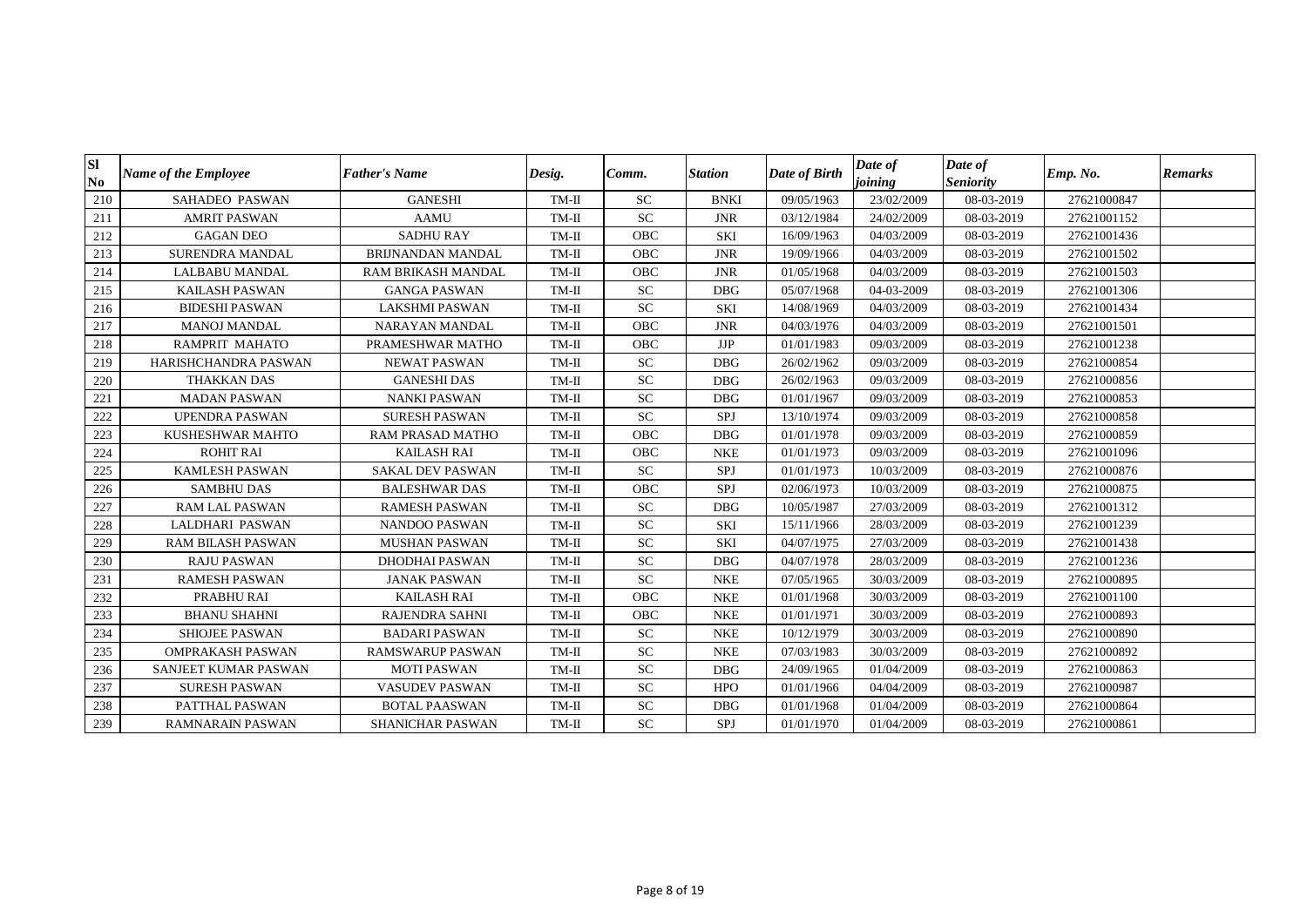| Sl<br>N <sub>0</sub> | Name of the Employee       | <b>Father's Name</b>  | Desig.  | Comm.      | <b>Station</b>    | Date of Birth | Date of<br>joining | Date of<br><b>Seniority</b> | Emp. No.    | <b>Remarks</b> |
|----------------------|----------------------------|-----------------------|---------|------------|-------------------|---------------|--------------------|-----------------------------|-------------|----------------|
| 240                  | <b>RAMU SAHNI</b>          | DEV NARAYAN SAHNI     | $TM-II$ | <b>OBC</b> | TD/SPJ            | 01/01/1972    | 01/04/2009         | 08-03-2019                  | 27621000862 |                |
| 241                  | <b>CHHOTAN PASWAN</b>      | <b>DHANIK PASWAN</b>  | $TM-II$ | SC         | <b>KGG</b> at SHC | 30/01/1970    | 01/04/2009         | 08-03-2019                  | 27621001128 |                |
| 242                  | <b>SIKANDER PASWAN</b>     | <b>BIREN PASWAN</b>   | $TM-II$ | ${\rm SC}$ | <b>KGG</b> at SHC | 03/04/1976    | 01/04/2009         | 08-03-2019                  | 27621001126 |                |
| 243                  | <b>GORAKH SAHANI</b>       | RADHA KISHUN SAHNI    | $TM-II$ | OBC        | SPJ               | 26/02/1978    | 01/04/2009         | 08-03-2019                  | 27621000988 |                |
| 244                  | SHIVJI MAHTO               | <b>JAGDEEP MAHTO</b>  | $TM-II$ | OBC        | SPJ               | 26/02/1973    | 01/04/2009         | 08-03-2019                  | 27621000990 |                |
| 245                  | <b>RAJENDRA PASWAN</b>     | JAGNARAYAN PASWAN     | $TM-II$ | ${\rm SC}$ | <b>SPJ</b>        | 16/09/1980    | 01/04/2009         | 08-03-2019                  | 27621000991 |                |
| 246                  | <b>RAJ KISHOR SAHANI</b>   | SHIV NARAYAN SAHNI    | $TM-II$ | OBC        | SPJ               | 26/02/1973    | 01/04/2009         | 08-03-2019                  | 27621000992 |                |
| 247                  | <b>NAGENDAR DAS</b>        | <b>VISHWNATH DAS</b>  | $TM-II$ | <b>OBC</b> | <b>SPJ</b>        | 05/01/1982    | 01/04/2009         | 08-03-2019                  | 27621000993 |                |
| 248                  | <b>JAGDEO PRASAD KAHAR</b> | <b>BIKAU</b>          | $TM-II$ | <b>OBC</b> | SPJ               | 25/12/1972    | 01/04/2009         | 08-03-2019                  | 27621000994 |                |
| 249                  | <b>BAUKU SHARMA</b>        | <b>SOHAN SHARMA</b>   | $TM-II$ | OBC        | <b>SHC</b>        | 16/02/1962    | 02/04/2009         | 08-03-2019                  | 27621001176 |                |
| 250                  | <b>RAMJI SHARMA</b>        | <b>ADHIK SHARMA</b>   | $TM-II$ | OBC        | <b>BNKI</b>       | 06/04/1962    | 02/04/2009         | 08-03-2019                  | 27621001160 |                |
| 251                  | <b>RAMROOP SHARMA</b>      | RAMDHANI SHARMA       | $TM-II$ | <b>OBC</b> | <b>SHC</b>        | 11/04/1962    | 02/04/2009         | 08-03-2019                  | 27621001147 |                |
| 252                  | <b>GONAR SHARMA</b>        | THITHAR SHARMA        | $TM-II$ | OBC        | <b>SHC</b>        | 15/04/1962    | 02/04/2009         | 08-03-2019                  | 27621001156 |                |
| 253                  | TRIVENI SHARMA             | <b>DOMI SHARMA</b>    | TM-II   | <b>OBC</b> | <b>SHC</b>        | 05/05/1962    | 02/04/2009         | 08-03-2019                  | 27621001140 |                |
| 254                  | <b>MOTI DAS</b>            | PARMESHWARI DAS       | $TM-II$ | <b>OBC</b> | <b>SHC</b>        | 14/08/1962    | 02/04/2009         | 08-03-2019                  | 27621001181 |                |
| 255                  | <b>NATHAN SHARMA</b>       | THAKUR SHARMA         | $TM-II$ | <b>OBC</b> | <b>SHC</b>        | 10/10/1962    | 02/04/2009         | 08-03-2019                  | 27621001148 |                |
| 256                  | <b>NARAYAN SHARMA</b>      | <b>SUMRIT SHARMA</b>  | $TM-II$ | <b>OBC</b> | <b>SHC</b>        | 05/02/1963    | 02/04/2009         | 08-03-2019                  | 27621001180 |                |
| 257                  | <b>SOHAN SHARMA</b>        | <b>TILO SHARMA</b>    | $TM-II$ | <b>OBC</b> | <b>SHC</b>        | 11/02/1963    | 02/04/2009         | 08-03-2019                  | 27621001184 |                |
| 258                  | <b>RAMAWATAR DAS</b>       | <b>MITHU DAS</b>      | $TM-II$ | OBC        | <b>SHC</b>        | 02/04/1963    | 02/04/2009         | 08-03-2019                  | 27621001170 |                |
| 259                  | <b>LAXMI SHARMA</b>        | <b>DHUTHAR SHARMA</b> | TM-II   | <b>OBC</b> | <b>SHC</b>        | 01/01/1964    | 02/04/2009         | 08-03-2019                  | 27621001174 |                |
| 260                  | <b>SHANKAR PASWAN</b>      | RAM SEWAK PASWAN      | $TM-II$ | ${\rm SC}$ | <b>SHC</b>        | 28/02/1965    | 02/04/2009         | 08-03-2019                  | 27621001142 |                |
| 261                  | <b>LALMOHAMAD</b>          | <b>CHHOTKAN MIYAN</b> | $TM-II$ | <b>GEN</b> | <b>SHC</b>        | 01/01/1966    | 02/04/2009         | 08-03-2019                  | 27621001145 |                |
| 262                  | <b>RAMSEWAK DAS</b>        | <b>CHHATHU DAS</b>    | TM-II   | <b>OBC</b> | <b>SHC</b>        | 09/04/1966    | 02/04/2009         | 08-03-2019                  | 27621001179 |                |
| 263                  | <b>DOMI PASWAN</b>         | <b>AYODHI PASWAN</b>  | $TM-II$ | <b>SC</b>  | <b>SHC</b>        | 15/04/1966    | 02/04/2009         | 08-03-2019                  | 27621001144 |                |
| 264                  | <b>TEJU SHARMA</b>         | <b>DOMAN SHARMA</b>   | $TM-II$ | OBC        | <b>SHC</b>        | 27/02/1968    | 02/04/2009         | 08-03-2019                  | 27621001141 |                |
| 265                  | <b>SUBHAK SHARMA</b>       | KANKIR SHARMA         | $TM-II$ | OBC        | <b>BNKI</b>       | 26/06/1968    | 02/04/2009         | 08-03-2019                  | 27621001149 |                |
| 266                  | TUNTUN KAMAT               | <b>DEBU KAMAT</b>     | $TM-II$ | OBC        | <b>SHC</b>        | 01/01/1970    | 02/04/2009         | 08-03-2019                  | 27621001143 |                |
| 267                  | MITHLESH SHARMA            | PANCHU SHARMA         | $TM-II$ | OBC        | <b>SHC</b>        | 11/08/1971    | 02/04/2009         | 08-03-2019                  | 27621001158 |                |
| 268                  | <b>DEBU SHARMA</b>         | KHOKHA SHARMA         | TM-II   | <b>OBC</b> | <b>SHC</b>        | 11/05/1972    | 02/04/2009         | 08-03-2019                  | 27621001155 |                |
| 269                  | <b>JAGDHAR DAS</b>         | <b>MANGAN DAS</b>     | $TM-II$ | <b>OBC</b> | <b>SHC</b>        | 17/06/1972    | 02/04/2009         | 08-03-2019                  | 27621001157 |                |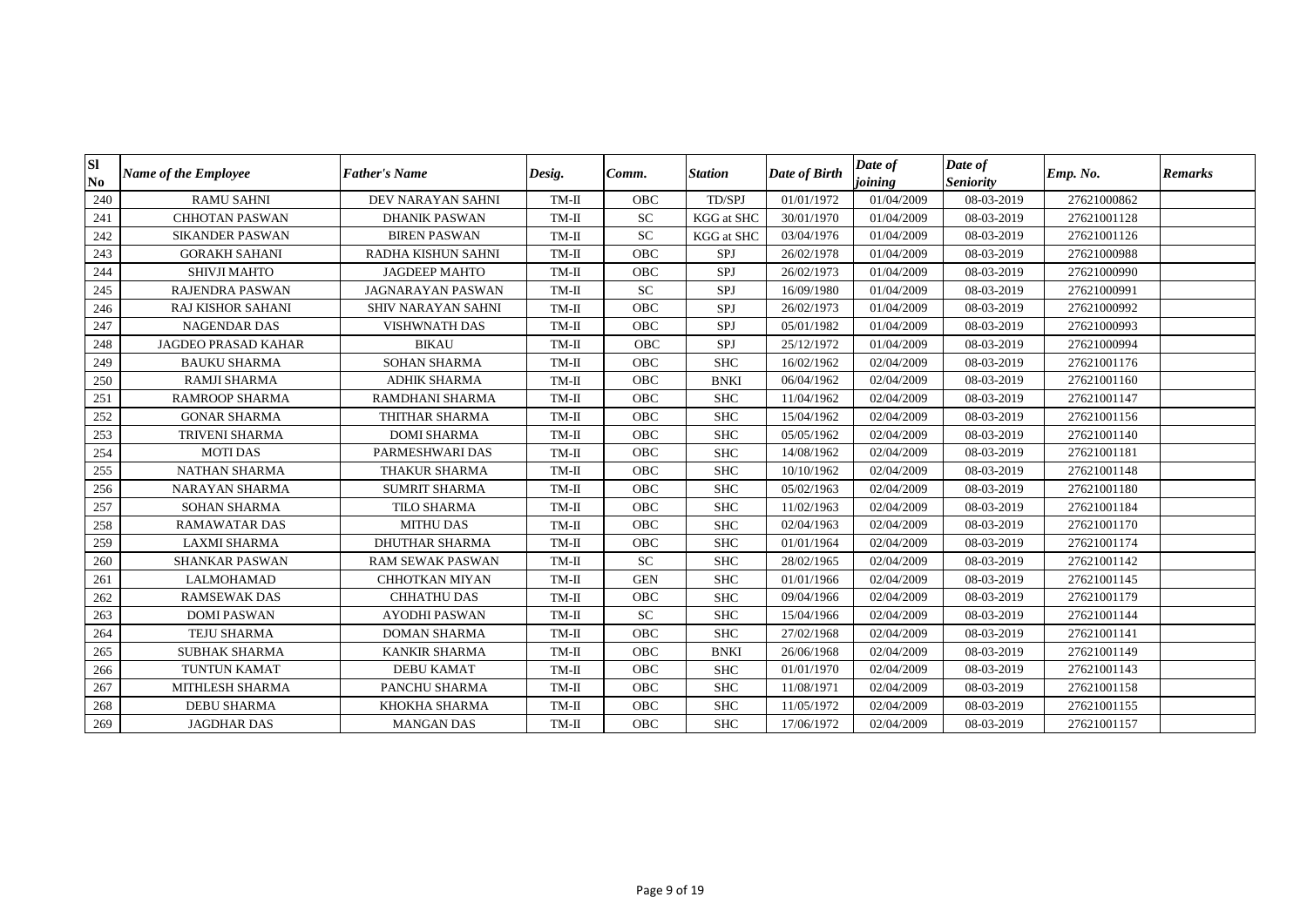| Sl<br>N <sub>0</sub> | <b>Name of the Employee</b> | <b>Father's Name</b>      | Desig.  | Comm.        | <b>Station</b> | Date of Birth | Date of<br>joining | Date of<br><b>Seniority</b> | Emp. No.    | <b>Remarks</b> |
|----------------------|-----------------------------|---------------------------|---------|--------------|----------------|---------------|--------------------|-----------------------------|-------------|----------------|
| 270                  | PARAN SHARMA                | <b>SAHDEO SHARMA</b>      | $TM-II$ | <b>OBC</b>   | <b>SHC</b>     | 30/07/1972    | 02/04/2009         | 08-03-2019                  | 27621001175 |                |
| 271                  | <b>VIJAY DAS</b>            | <b>DEO NARAYAN DAS</b>    | $TM-II$ | <b>OBC</b>   | <b>SHC</b>     | 03/04/1973    | 02/04/2009         | 08-03-2019                  | 27621001171 |                |
| 272                  | RAM KISHORE SHARMA          | <b>BASUDEO SHARMA</b>     | $TM-II$ | <b>OBC</b>   | <b>RGV</b>     | 08/04/1973    | 02/04/2009         | 08-03-2019                  | 27621001169 |                |
| 273                  | <b>RAMAWTAR SHARMA</b>      | ANUPLAL SHARMA            | $TM-II$ | <b>OBC</b>   | <b>SHC</b>     | 22/04/1973    | 02/04/2009         | 08-03-2019                  | 27621001168 |                |
| 274                  | <b>LALDEO SHARMA</b>        | <b>BISHWANATH SHARMA</b>  | $TM-II$ | OBC          | <b>BNKI</b>    | 04/05/1973    | 02/04/2009         | 08-03-2019                  | 27621001164 |                |
| 275                  | RAM PRAVESH SHARMA          | ANUPLAL SHARMA            | TM-II   | <b>OBC</b>   | <b>BNKI</b>    | 07/06/1975    | 02/04/2009         | 08-03-2019                  | 27621001166 |                |
| 276                  | <b>SHANKER DAS</b>          | <b>SABURI DAS</b>         | $TM-II$ | $_{\rm OBC}$ | <b>BNKI</b>    | 18/06/1973    | 02/04/2009         | 08-03-2019                  | 27621001161 |                |
| 277                  | <b>BABUJI SHARMA</b>        | RASIK SHARMA              | TM-II   | OBC          | <b>SHC</b>     | 25/07/1973    | 02/04/2009         | 08-03-2019                  | 27621001159 |                |
| 278                  | <b>BIJAY DAS</b>            | <b>HIRDAY DAS</b>         | $TM-II$ | OBC          | <b>SHC</b>     | 15/12/1972    | 02/04/2009         | 08-03-2019                  | 27621001177 |                |
| 279                  | <b>INDRAJIT MAHATO</b>      | <b>GYANI MAHTO</b>        | $TM-II$ | OBC          | <b>BNKI</b>    | 01/11/1977    | 02/04/2009         | 08-03-2019                  | 27621001154 |                |
| 280                  | <b>LAXMIDAS</b>             | <b>BISHNU DAS</b>         | $TM-II$ | <b>OBC</b>   | <b>SHC</b>     | 09/04/1978    | 02/04/2009         | 08-03-2019                  | 27621001182 |                |
| 281                  | <b>BISHWANTH DAS</b>        | <b>BABULAL DAS</b>        | $TM-II$ | <b>GEN</b>   | SPJ            | 01/01/1967    | 09/04/2009         | 08-03-2019                  | 27621000865 |                |
| 282                  | SANJAY KUMAR YADAV          | KHUSHI YADAV              | $TM-II$ | OBC          | SKI            | 04/12/1985    | 14/04/2009         | 08-03-2019                  | 276N0001706 |                |
| 283                  | MD SAMSHE ALAM              | MD IJHAROOL HAK           | $TM-II$ | <b>GEN</b>   | SKI            | 05/06/1977    | 24/12/2008         | 08-03-2019                  | 276J0900326 |                |
| 284                  | NANDANI KUMARI MISHRA       | PARMANAND MISHRA          | $TM-II$ | <b>GEN</b>   | SPJ            | 03/01/1979    | 11/12/2006         | 08-03-2019                  | 27621000961 |                |
| 285                  | <b>GORAKH BAITHA</b>        | NATHUNI BAITHA            | $TM-II$ | ${\rm SC}$   | <b>SGL</b>     | 26/02/1966    | 06/04/2009         | 08-03-2019                  | 27621000850 |                |
| 286                  | <b>ASHOK RAM</b>            | <b>NATHUNI MOCHI</b>      | $TM-II$ | <b>SC</b>    | $\rm{JJP}$     | 05/01/1980    | 09/06/2009         | 08-03-2019                  | 27621001153 |                |
| 287                  | <b>RANJEET KUMAR</b>        | <b>KUSHESHWAR RAI</b>     | TM-II   | OBC          | <b>RXL</b>     | 15/12/1987    | 19/06/2009         | 08-03-2019                  | 276P9876936 |                |
| 288                  | <b>AWADHESH RAUT</b>        | PARMESHWAR RAUT           | $TM-II$ | <b>OBC</b>   | <b>RXL</b>     | 18/02/1968    | 08/03/2009         | 08-03-2019                  | 27621000975 |                |
| 289                  | HARENDRA MAHTO              | <b>LAXMI MAHTO</b>        | $TM-II$ | <b>OBC</b>   | <b>RXL</b>     | 29/01/1978    | 08/03/2009         | 08-03-2019                  | 27621000976 |                |
| 290                  | <b>SHAMBHU PASWAN</b>       | RAMASHRAY PASWAN          | $TM-II$ | <b>SC</b>    | <b>NKE</b>     | 12/04/1978    | 09/03/2009         | 08-03-2019                  | 27621001098 |                |
| 291                  | <b>HIRALAL RAM</b>          | <b>RAMDEO RAM</b>         | $TM-II$ | <b>SC</b>    | <b>RXL</b>     | 14/02/1980    | 09/03/2009         | 08-03-2019                  | 27621001099 |                |
| 292                  | <b>BISHUNDEO RAUT</b>       | <b>BHIKHARI RAUT</b>      | $TM-II$ | <b>OBC</b>   | <b>RXL</b>     | 25/01/1978    | 09/03/2009         | 08-03-2019                  | 27621001097 |                |
| 293                  | <b>KRISHN NANDAN</b>        | <b>KALPU</b>              | $TM-II$ | <b>GEN</b>   | SKI            | 25/05/1974    | 16/12/2009         | 08-03-2019                  | 27621001569 |                |
| 294                  | <b>ASHOK SAHNI</b>          | <b>CHALITAR SAHANI</b>    | $TM-II$ | <b>OBC</b>   | SPJ            | 20/09/1979    | 18/12/2009         | 08-03-2019                  | 27621001196 |                |
| 295                  | <b>R B SAHANI</b>           | RAM LAKHAN SAHNI          | $TM-II$ | <b>GEN</b>   | <b>DBG</b>     | 18/01/1970    | 17/12/2009         | 08-03-2019                  | 27621001325 |                |
| 296                  | <b>MAHESH PASWAN</b>        | <b>BASDEV PASWAN</b>      | $TM-II$ | ${\rm SC}$   | <b>BMKI</b>    | 25/09/1966    | 16/12/2009         | 08-03-2019                  | 27621001330 |                |
| 297                  | <b>ANANDI PASWAN</b>        | <b>KHAKHAN PASWAN</b>     | $TM-II$ | <b>SC</b>    | <b>BMKI</b>    | 20/09/1968    | 17/12/2009         | 08-03-2019                  | 27621001331 |                |
| 298                  | <b>RAM KUMAR PASWAN</b>     | <b>KHADBHUSHAN PASWAN</b> | $TM-II$ | <b>SC</b>    | <b>BMKI</b>    | 01/03/1966    | 17/12/2009         | 08-03-2019                  | 27621001326 |                |
| 299                  | PONEYLAL PASWAN             | <b>KHAKHAN PASWAN</b>     | $TM-II$ | SC           | <b>BMKI</b>    | 26/02/1966    | 16/12/2009         | 08-03-2019                  | 27621001327 |                |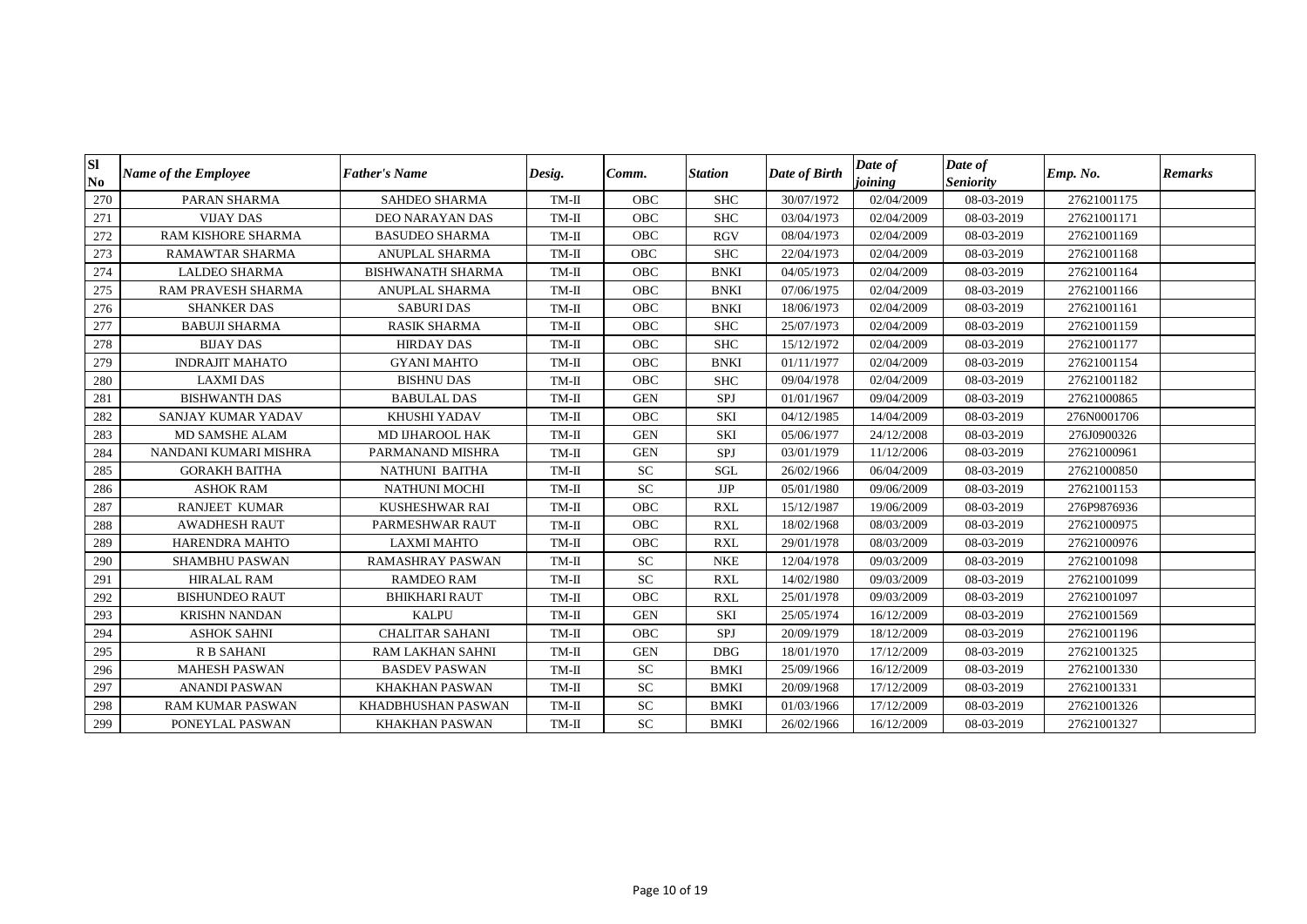| <b>SI</b><br>N <sub>0</sub> | <b>Name of the Employee</b> | <b>Father's Name</b>     | Desig.  | Comm.      | <b>Station</b> | Date of Birth | Date of<br>joining | Date of<br><b>Seniority</b> | Emp. No.    | <b>Remarks</b> |
|-----------------------------|-----------------------------|--------------------------|---------|------------|----------------|---------------|--------------------|-----------------------------|-------------|----------------|
| 300                         | <b>UCHIT PASWAN</b>         | <b>HARI PASWAN</b>       | $TM-II$ | <b>SC</b>  | <b>DBG</b>     | 01/01/1967    | 16/12/2009         | 08-03-2019                  | 27621001580 |                |
| 301                         | <b>JAGDISH PASWAN</b>       | PHULO PASWAN             | $TM-II$ | ${\rm SC}$ | <b>SKI</b>     | 07/07/1968    | 16/12/2009         | 08-03-2019                  | 27621001568 |                |
| 302                         | <b>LALESHWAR PASWAN</b>     | <b>SUKHDEO PASWAN</b>    | TM-II   | <b>SC</b>  | <b>SHC</b>     | 29/04/1968    | 18/12/2009         | 08-03-2019                  | 27621001201 |                |
| 303                         | <b>SOHAN RAUT</b>           | <b>GORAKH RAUT</b>       | $TM-II$ | <b>OBC</b> | SGL            | 06/10/1975    | 16/12/2009         | 08-03-2019                  | 27621001202 |                |
| 304                         | <b>MD KALAM</b>             | <b>LASKARI SAH</b>       | $TM-II$ | <b>OBC</b> | <b>SKI</b>     | 25/05/1974    | 16/12/2009         | 08-03-2019                  | 27621001564 |                |
| 305                         | <b>RAJKUMAR PASWAN</b>      | <b>NATHUNI PASWAN</b>    | $TM-II$ | <b>SC</b>  | SPJ            | 22/07/1975    | 18/12/2009         | 08-03-2019                  | 27621001203 |                |
| 306                         | <b>RAJAN PASWAN</b>         | JHARI PASWAN             | $TM-II$ | ${\rm SC}$ | SGL            | 13/04/1981    | 16/12/2009         | 08-03-2019                  | 27621001204 |                |
| 307                         | <b>BASANT MAHTO</b>         | JAGDISH MAHTO            | $TM-II$ | OBC        | <b>BNKI</b>    | 07-01-1970    | 23/04/2010         | 08-03-2019                  | 27621001205 |                |
| 308                         | <b>RADHE PASWAN</b>         | <b>BANARSI PASWAN</b>    | $TM-II$ | <b>SC</b>  | <b>SKI</b>     | 03/04/1973    | 16/12/2009         | 08-03-2019                  | 27621001566 |                |
| 309                         | <b>BAIDYANATH PASWAN</b>    | <b>BINDESWAR PASWAN</b>  | $TM-II$ | ${\rm SC}$ | <b>SKI</b>     | 08/02/1966    | 16/12/2009         | 08-03-2019                  | 27621001578 |                |
| 310                         | <b>MAHENDRA PASWAN</b>      | <b>SITARAM PASWAN</b>    | $TM-II$ | SC         | <b>SKI</b>     | 05/03/1969    | 16/12/2009         | 08-03-2019                  | 27621001577 |                |
| 311                         | <b>VIJAY KUMAR PASWAN</b>   | <b>BHOGI PASWAN</b>      | $TM-II$ | ${\rm SC}$ | <b>SKI</b>     | 10/02/1982    | 16/12/2009         | 08-03-2019                  | 27621001565 |                |
| 312                         | MITHILESH SHARMA            | KHOKHA SHARMA            | $TM-II$ | OBC        | <b>SHC</b>     | 10/01/1973    | 19/12/2009         | 08-03-2019                  | 27621001206 |                |
| 313                         | PRAYAG PASWAN               | <b>SAKHDEO PASWAN</b>    | TM-II   | SC         | <b>SKI</b>     | 01/01/1969    | 16/12/2009         | 08-03-2019                  | 27621001574 |                |
| 314                         | SHIVSHANKAR PASWAN          | <b>BINDESWAR PASWAN</b>  | $TM-II$ | ${\rm SC}$ | <b>SKI</b>     | 01/01/1971    | 16/12/2009         | 08-03-2019                  | 27621001563 |                |
| 315                         | <b>RAM KISHUN BAITHA</b>    | <b>JAMADAR BAITHA</b>    | $TM-II$ | <b>SC</b>  | <b>BMKI</b>    | 01/10/1984    | 19/05/2012         | 08-03-2019                  | 27621002607 |                |
| 316                         | <b>SITA RAM SHARMA</b>      | NARAYAN SHARAMA          | TM-II   | <b>OBC</b> | <b>SHC</b>     | 01-01-1963    | 19/12/2009         | 08-03-2019                  | 27621001328 |                |
| 317                         | <b>DINESH PASWAN</b>        | <b>RAM ASHISH PASWAN</b> | $TM-II$ | <b>SC</b>  | SPJ            | 01/01/1970    | 22/12/2009         | 08-03-2019                  | 27621001214 |                |
| 318                         | SHIV PD MAHATO              | <b>LALU MAHTO</b>        | $TM-II$ | <b>OBC</b> | <b>SHC</b>     | 10/01/1968    | 22/12/2009         | 08-03-2019                  | 27621001216 |                |
| 319                         | <b>SHIVJEE MANDAL</b>       | <b>KARI MANDAL</b>       | $TM-II$ | <b>OBC</b> | <b>DBG</b>     | 01/04/1981    | 22/12/2009         | 08-03-2019                  | 27621001372 |                |
| 320                         | <b>SHIVNARAIN DAS</b>       | <b>JANAK DAS</b>         | $TM-II$ | <b>OBC</b> | SGL            | 01/07/1962    | 22/12/2009         | 08-03-2019                  | 27621001208 |                |
| 321                         | <b>RAMNARAIN MAHTO</b>      | RAM AUTAR MAHTO          | $TM-II$ | OBC        | <b>BMKI</b>    | 15/09/1963    | 22/12/2009         | 08-03-2019                  | 27621001209 |                |
| 322                         | <b>UPENDRA RAM</b>          | <b>RAMASHISH RAM</b>     | TM-II   | <b>SC</b>  | SGL            | 01/01/1968    | 22/12/2009         | 08-03-2019                  | 27621001210 |                |
| 323                         | <b>LALBAHADUR RAI</b>       | <b>AGNU RAI</b>          | $TM-II$ | OBC        | <b>BNKI</b>    | 05/01/1967    | 22/12/2009         | 08-03-2019                  | 27621001200 |                |
| 324                         | <b>BALMIKI MAHATO</b>       | <b>RAMJEE MAHATO</b>     | $TM-II$ | OBC        | <b>BNKI</b>    | 05/03/1963    | 22/12/2009         | 08-03-2019                  | 27621001335 |                |
| 325                         | DEVENDRA PASWAN             | FULESHWAR PASWAN         | $TM-II$ | <b>SC</b>  | SGL            | 10/02/1972    | 22/12/2009         | 08-03-2019                  | 27621001211 |                |
| 326                         | RAMPRASAD MAHATO            | NAGENDAR MAHTO           | $TM-II$ | OBC        | SGL            | 21/04/1970    | 22/12/2009         | 08-03-2019                  | 27621001215 |                |
| 327                         | <b>MAHESH PASWAN</b>        | VISHUN PASWAN            | $TM-II$ | ${\rm SC}$ | SGL            | 01/07/1967    | 24/12/2009         | 08-03-2019                  | 27621001213 |                |
| 328                         | RAMSHAGAR PASWAN            | <b>MATAKI PASWAN</b>     | $TM-II$ | ${\rm SC}$ | SGL            | 02/07/1969    | 24/12/2009         | 08-03-2019                  | 27621001212 |                |
| 329                         | <b>CHANDESHWAR MAHTO</b>    | <b>RAMDEO MAHTO</b>      | TM-II   | <b>OBC</b> | <b>SKI</b>     | 03/06/1972    | 28/12/2009         | 08-03-2019                  | 27621001575 |                |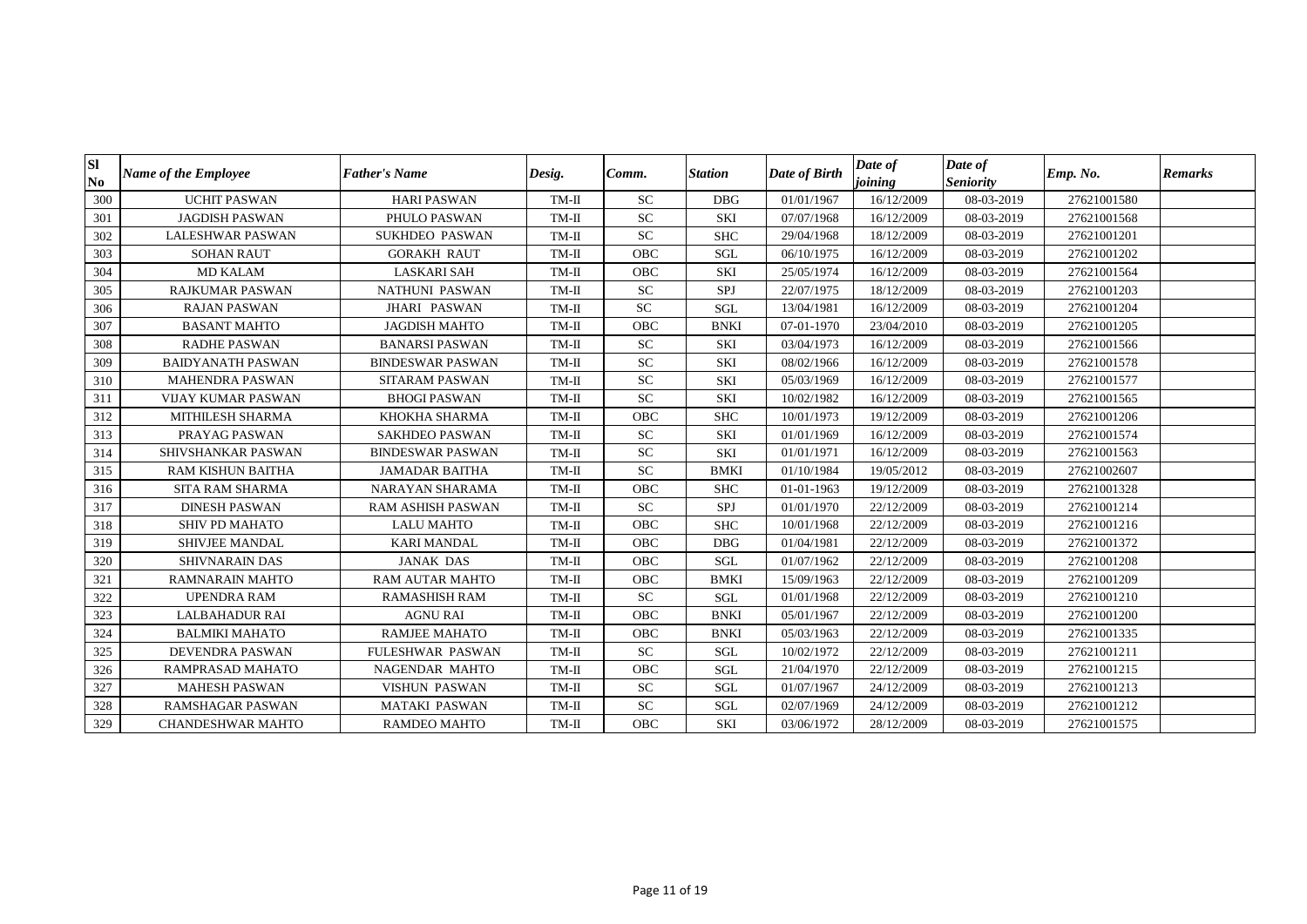| Sl<br>N <sub>0</sub> | <b>Name of the Employee</b> | <b>Father's Name</b>   | Desig.  | Comm.      | <b>Station</b> | Date of Birth | Date of<br>joining | Date of<br><b>Seniority</b> | Emp. No.    | <b>Remarks</b> |
|----------------------|-----------------------------|------------------------|---------|------------|----------------|---------------|--------------------|-----------------------------|-------------|----------------|
| 330                  | <b>MD MAZID</b>             | <b>MD HAMID MIYAN</b>  | TM-II   | <b>GEN</b> | <b>SKI</b>     | 01/01/1965    | 30/12/2009         | 08-03-2019                  | 27621001571 |                |
| 331                  | <b>BALDEO SHARMA</b>        | <b>UCHIT SHARMA</b>    | TM-II   | <b>OBC</b> | <b>SGL</b>     | 18/06/1963    | 30/12/2009         | 08-03-2019                  | 27621001217 |                |
| 332                  | <b>SUNIL MAHATO</b>         | <b>NAGENDAR MAHTO</b>  | TM-II   | <b>OBC</b> | SGL            | 20/04/1974    | 30/12/2009         | 08-03-2019                  | 27621001221 |                |
| 333                  | <b>MD RABBAN</b>            | <b>MD ALIHASAN</b>     | TM-II   | <b>GEN</b> | SPJ            | 22/11/1966    | 30/12/2009         | 08-03-2019                  | 27621001220 |                |
| 334                  | <b>RAMESHWAR</b>            | <b>CHULHAI</b>         | TM-II   | <b>OBC</b> | <b>BMKI</b>    | 01/01/1976    | 24/01/2010         | 08-03-2019                  | 27621001225 |                |
| 335                  | <b>RAMBAHADUR PASWAN</b>    | <b>CHHEDI PASWAN</b>   | TM-II   | <b>SC</b>  | <b>DBG</b>     | 01/06/1966    | 02/04/2010         | 08-03-2019                  | 27621001337 |                |
| 336                  | <b>HORIL PASWAN</b>         | <b>HIRALAL PASWAN</b>  | TM-II   | ${\rm SC}$ | <b>BMKI</b>    | 28/02/1972    | 18/02/2010         | 24-09-2020                  | 27621001348 |                |
| 337                  | RAMSHOGARATH SAHANI         | <b>AMIRILAL SAHANI</b> | TM-II   | <b>OBC</b> | <b>DBG</b>     | 01/01/1973    | 18/02/2010         | 24-09-2020                  | 27621001344 |                |
| 338                  | <b>KAMAL RAUT</b>           | <b>NAGENDRA RAUT</b>   | TM-II   | <b>OBC</b> | <b>BMKI</b>    | 01/01/1976    | 18/02/2010         | 24-09-2020                  | 27621001346 |                |
| 339                  | <b>RAM RATAN MAHTO</b>      | <b>SURAJ MAHTO</b>     | TM-II   | OBC        | <b>BMKI</b>    | 01/07/1969    | 18/02/2010         | 24-09-2020                  | 27621001349 |                |
| 340                  | <b>YAMUNA</b>               | <b>MAHESH ROUT</b>     | $TM-II$ | <b>OBC</b> | <b>BMKI</b>    | 03/04/1962    | 18/02/2010         | 24-09-2020                  | 27621001345 |                |
| 341                  | <b>KANHAE</b>               | <b>PARDESHI</b>        | TM-II   | <b>OBC</b> | <b>BMKI</b>    | 04/04/1963    | 18/02/2010         | 24-09-2020                  | 27621001343 |                |
| 342                  | <b>SHIV KUMAR</b>           | DARBARI RAI            | TM-II   | <b>OBC</b> | <b>NKE</b>     | 07/11/1979    | 18/02/2010         | 24-09-2020                  | 27621001280 |                |
| 343                  | <b>SHIV SHANKAR RAI</b>     | <b>MAHESH RAI</b>      | $TM-II$ | <b>OBC</b> | SGL            | 16/08/1966    | 18/02/2010         | 24-09-2020                  | 27621001284 |                |
| 344                  | SHIV SANKAR MAHTO           | <b>NANDU MAHTO</b>     | TM-II   | <b>OBC</b> | <b>BMKI</b>    | 17/04/1968    | 18/02/2010         | 24-09-2020                  | 27621001351 |                |
| 345                  | SHYAMDEO MAHTO              | <b>BHONU MAHTO</b>     | TM-II   | <b>OBC</b> | <b>BMKI</b>    | 22/06/1966    | 18/02/2010         | 24-09-2020                  | 27621001350 |                |
| 346                  | <b>BIDAYA MAHTO</b>         | HARIDEO MAHTO          | $TM-II$ | OBC        | <b>BMKI</b>    | 25/03/1967    | 18/02/2010         | 24-09-2020                  | 27621001352 |                |
| 347                  | <b>BRIJA PASWAN</b>         | SOBHA PASWAN           | TM-II   | <b>SC</b>  | SGL            | 25/08/1962    | 18/02/2010         | 24-09-2020                  | 27621001282 |                |
| 348                  | <b>RAJESH RAI</b>           | <b>BADARI RAI</b>      | $TM-II$ | OBC        | <b>NKE</b>     | 29/11/1985    | 18/02/2010         | 24-09-2020                  | 27621001283 |                |
| 349                  | <b>SATTO PASWAN</b>         | <b>ASHARFI PASWAN</b>  | TM-II   | <b>SC</b>  | <b>SKI</b>     | 15/04/1966    | 19/02/2010         | 24-09-2020                  | 27621001583 |                |
| 350                  | <b>KISHAN PASWAN</b>        | <b>GOVIND PASWAN</b>   | $TM-II$ | ${\rm SC}$ | <b>DBG</b>     | 30/04/1969    | 19/02/2010         | 24-09-2020                  | 27621001545 |                |
| 351                  | <b>SANTO PASWAN</b>         | <b>DASRATH PASWAN</b>  | TM-II   | ${\rm SC}$ | DBG            | 05/05/1969    | 19/02/2010         | 24-09-2020                  | 27621001551 |                |
| 352                  | <b>SURENDRA SAHNI</b>       | <b>SUKHAI SAHANI</b>   | TM-II   | <b>GEN</b> | <b>DBG</b>     | 05/04/1970    | 19/02/2010         | 24-09-2020                  | 27621001543 |                |
| 353                  | <b>BASANT MAHTO</b>         | <b>RAMESHWAR MAHTO</b> | $TM-II$ | <b>GEN</b> | DBG            | 26/02/1973    | 19/02/2010         | 24-09-2020                  | 27621001546 |                |
| 354                  | <b>RAMU MAHTO</b>           | <b>ASHARFI MATHO</b>   | TM-II   | <b>GEN</b> | <b>DBG</b>     | 26/02/1973    | 19/02/2010         | 24-09-2020                  | 27621001544 |                |
| 355                  | <b>LAXMAN SAHNI</b>         | <b>AMIRI LAL</b>       | $TM-II$ | <b>GEN</b> | DBG            | 13/09/1980    | 19/02/2010         | 24-09-2020                  | 27621001547 |                |
| 356                  | MD.MUKIM                    | <b>KHALIL SAH</b>      | TM-II   | OBC        | <b>SKI</b>     | 10/02/1984    | 19/02/2010         | 24-09-2020                  | 27621001549 |                |
| 357                  | <b>GANESH MANDAL</b>        | MAHENDRA MANDAL        | TM-II   | OBC        | <b>SKI</b>     | 20/02/1987    | 19/02/2010         | 24-09-2020                  | 27621001550 |                |
| 358                  | <b>MUNTUN SAH</b>           | <b>RAMKISHUN SAH</b>   | TM-II   | OBC        | <b>BMKI</b>    | 02/02/1974    | 21/02/2010         | 24-09-2020                  | 27621001342 |                |
| 359                  | <b>ARVIND RAUT</b>          | <b>KEDAR RAUT</b>      | $TM-II$ | OBC        | SGL            | 15/02/1969    | 21/02/2010         | 24-09-2020                  | 27621001286 |                |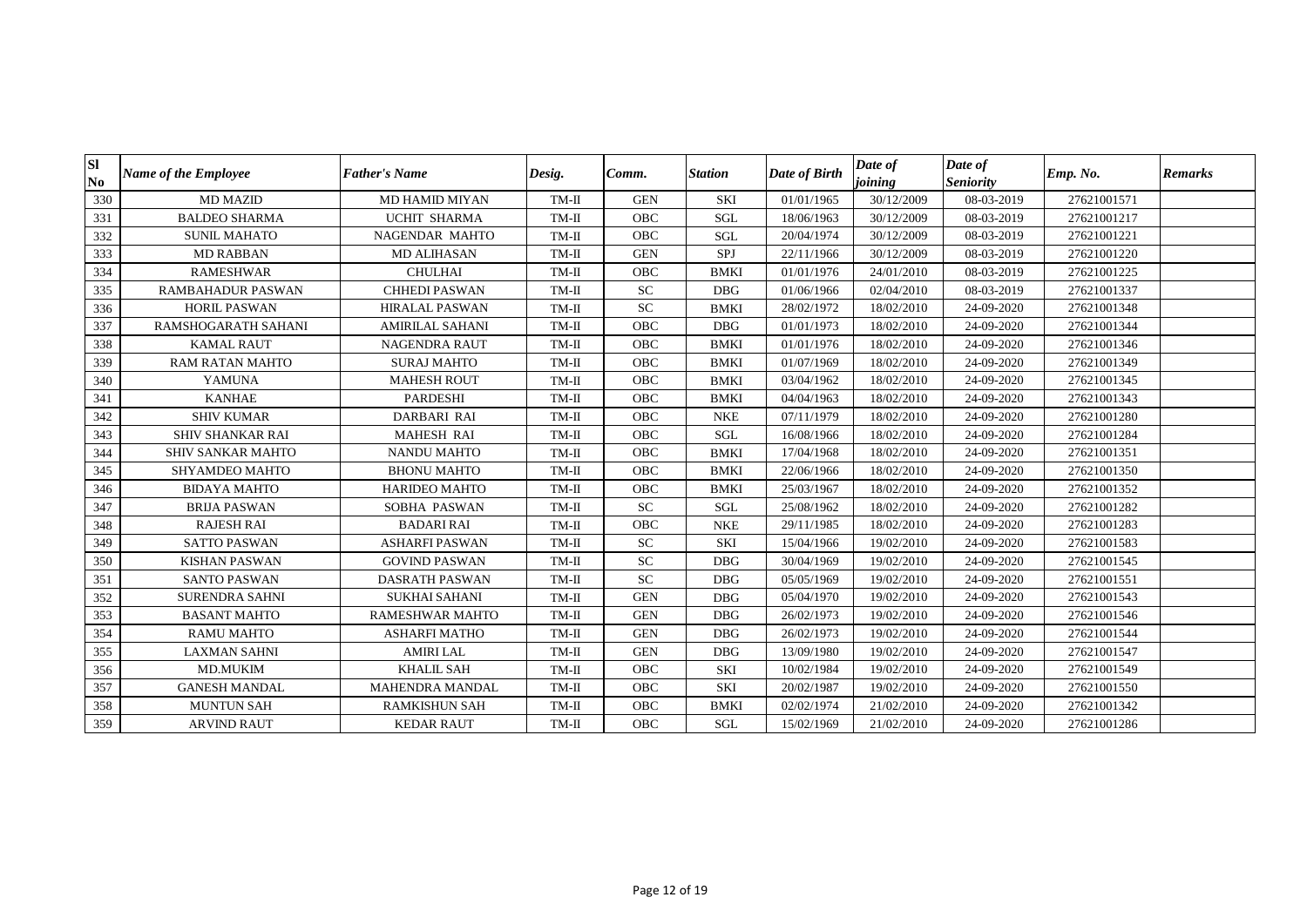| <b>SI</b><br>N <sub>0</sub> | <b>Name of the Employee</b> | <b>Father's Name</b>    | Desig.  | Comm.      | <b>Station</b>    | Date of Birth | Date of<br>joining | Date of<br><b>Seniority</b> | Emp. No.    | <b>Remarks</b> |
|-----------------------------|-----------------------------|-------------------------|---------|------------|-------------------|---------------|--------------------|-----------------------------|-------------|----------------|
| 360                         | <b>DEEPAK PASWAN</b>        | <b>RANGI PASWAN</b>     | $TM-II$ | <b>SC</b>  | SGL               | 06/02/1980    | 21/02/2010         | 24-09-2020                  | 27621001287 |                |
| 361                         | <b>RAMJEE RAUT</b>          | <b>VIMAL RAUT</b>       | $TM-II$ | <b>OBC</b> | <b>BMKI</b>       | 07/02/1984    | 21/02/2010         | 24-09-2020                  | 27621001354 |                |
| 362                         | <b>HIRALAL DAS</b>          | <b>VISHUN DAS</b>       | $TM-II$ | OBC        | <b>BMKI</b>       | 12/02/1982    | 21/02/2010         | 24-09-2020                  | 27621001356 |                |
| 363                         | <b>SURENDRA RAM</b>         | YAMUNA RAM              | $TM-II$ | <b>SC</b>  | <b>SGL</b>        | 14/02/1982    | 21/02/2010         | 24-09-2020                  | 27621001355 |                |
| 364                         | <b>HIRALAL</b>              | <b>KUARDEO PASWAN</b>   | $TM-II$ | <b>SC</b>  | SGL               | 15/09/1977    | 21/05/2010         | 24-09-2020                  | 27621001404 |                |
| 365                         | <b>CHANDRADEV RAM</b>       | <b>KARI RAM</b>         | $TM-II$ | ${\rm SC}$ | SGL               | 31/01/1968    | 21/02/2010         | 24-09-2020                  | 27621001285 |                |
| 366                         | <b>BINOD DAS</b>            | <b>SUNDER DAS</b>       | $TM-II$ | <b>GEN</b> | <b>DBG</b>        | 01/01/1970    | 28/02/2010         | 24-09-2020                  | 27621001553 |                |
| 367                         | <b>RANJEET PASWAN</b>       | <b>MAHENDRA PASWAN</b>  | $TM-II$ | SC         | <b>SKI</b>        | 05/11/1963    | 06/03/2010         | 24-09-2020                  | 27621001554 |                |
| 368                         | <b>LAKCHHUMAN SADA</b>      | <b>RITU SADA</b>        | $TM-II$ | ${\rm SC}$ | <b>BMKI</b>       | 10/02/1962    | 04/03/2010         | 24-09-2020                  | 27621001413 |                |
| 369                         | <b>SHATRUDHAN RAUT</b>      | <b>MEGHU RAUT</b>       | $TM-II$ | OBC        | <b>BMKI</b>       | 26/09/1966    | 10/02/2010         | 24-09-2020                  | 27621001411 |                |
| 370                         | MD MUBARAQUE                | <b>YASIN</b>            | $TM-II$ | <b>GEN</b> | SKI               | 01/01/1965    | 06/04/2010         | 24-09-2020                  | 27621001508 |                |
| 371                         | <b>NAVAL RAI</b>            | <b>BUDHAN RAI</b>       | $TM-II$ | <b>GEN</b> | <b>JNR</b>        | 18/04/1972    | 06/04/2010         | 24-09-2020                  | 27621001507 |                |
| 372                         | <b>RAMSAKAL YADAV</b>       | YOGENDRA YADAV          | $TM-II$ | OBC        | <b>SKI</b>        | 10/04/1985    | 22/04/2010         | 24-09-2020                  | 27621001582 |                |
| 373                         | PRAMOD KUMAR PASWAN         | SHOBHIT LAL PASWAN      | $TM-II$ | ${\rm SC}$ | JJP               | 25/01/1986    | 22/04/2010         | 24-09-2020                  | 27621001581 |                |
| 374                         | <b>ANIL KUMAR</b>           | <b>BHARAT PRASAD</b>    | $TM-II$ | OBC        | <b>BMKI</b>       | 16/12/1979    | 23/04/2010         | 24-09-2020                  | 27621001359 |                |
| 375                         | <b>SHIV SAGAR</b>           | NARESH RAM              | $TM-II$ | ${\rm SC}$ | SGL               | 01/01/1975    | 02/01/2010         | 24-09-2020                  | 27621001224 |                |
| 376                         | <b>SUKHDEO PASWAN</b>       | <b>SHRIPASWAN</b>       | $TM-II$ | SC         | SPJ               | 01/07/1967    | 18/05/2010         | 24-09-2020                  | 27621001418 |                |
| 377                         | <b>KRISHANA PASWAN</b>      | <b>RAMKISHUN PASWAN</b> | $TM-II$ | ${\rm SC}$ | <b>NKE</b>        | 17/05/1987    | 19/05/2010         | 24-09-2020                  | 27621001520 |                |
| 378                         | <b>MAHENDRA MAHTO</b>       | <b>SARYUG MAHTO</b>     | $TM-II$ | OBC        | <b>RXL</b>        | 23/10/1963    | 20/05/2010         | 24-09-2020                  | 27621001521 |                |
| 379                         | RAMCHANDRA SADA             | <b>LAGAN SADA</b>       | TM-II   | <b>SC</b>  | <b>SHC</b>        | 13/11/1964    | 21/05/2010         | 24-09-2020                  | 27621001406 |                |
| 380                         | <b>AJAY MAHTO</b>           | <b>DEVNATH MATHO</b>    | $TM-II$ | <b>GEN</b> | <b>DBG</b>        | 20/06/1980    | 20/05/2010         | 24-09-2020                  | 27621001555 |                |
| 381                         | <b>NANDLAL RAM</b>          | <b>SUKHDEO RAM</b>      | $TM-II$ | <b>SC</b>  | <b>RXL</b>        | 19/03/1973    | 21/05/2010         | 24-09-2020                  | 27621001403 |                |
| 382                         | RAM CHANDRA MAHTO           | <b>BHARAT MATHO</b>     | $TM-II$ | <b>GEN</b> | <b>DBG</b>        | 17/11/1968    | 24/05/2010         | 24-09-2020                  | 27621001556 |                |
| 383                         | <b>RAMPRASAD PASWAN</b>     | <b>RAM SHARAN</b>       | $TM-II$ | <b>SC</b>  | SPJ               | 26/02/1969    | 06/03/2010         | 24-09-2020                  | 27621001414 |                |
| 384                         | <b>SURESH DAS</b>           | <b>RAMESHWR DAS</b>     | $TM-II$ | OBC        | KGG at SHC        | 01/01/1968    | 09/08/2010         | 24-09-2020                  | 27621001623 |                |
| 385                         | <b>VIJAY KUMAR</b>          | <b>SITA RAM MAHTO</b>   | TM-II   | OBC        | <b>HPO</b>        | 03/02/1981    | 19/08/2010         | 24-09-2020                  | 27621002042 |                |
| 386                         | PRADEEP PASWAN              | <b>NAGO PASWAN</b>      | $TM-II$ | ${\rm SC}$ | <b>KGG</b> at SHC | 01/01/1964    | 09/09/2010         | 24-09-2020                  | 27621001624 |                |
| 387                         | <b>NARAIN RAM</b>           | <b>SHANKAR RAM</b>      | $TM-II$ | ${\rm SC}$ | <b>NKE</b>        | 01/01/1963    | 28/02/2008         | 24-09-2020                  | 27621001602 |                |
| 388                         | SINGHESHWAR DAS             | <b>BAIJU DAS</b>        | TM-II   | <b>OBC</b> | <b>SHC</b>        | 26/02/1971    | 21/05/2010         | 24-09-2020                  | 27621001407 |                |
| 389                         | <b>RAMESH SAHANI</b>        | <b>GOGAL SAHNI</b>      | $TM-II$ | <b>OBC</b> | <b>BMKI</b>       | 06/06/1988    | 01/10/2010         | 24-09-2020                  | 27621001642 |                |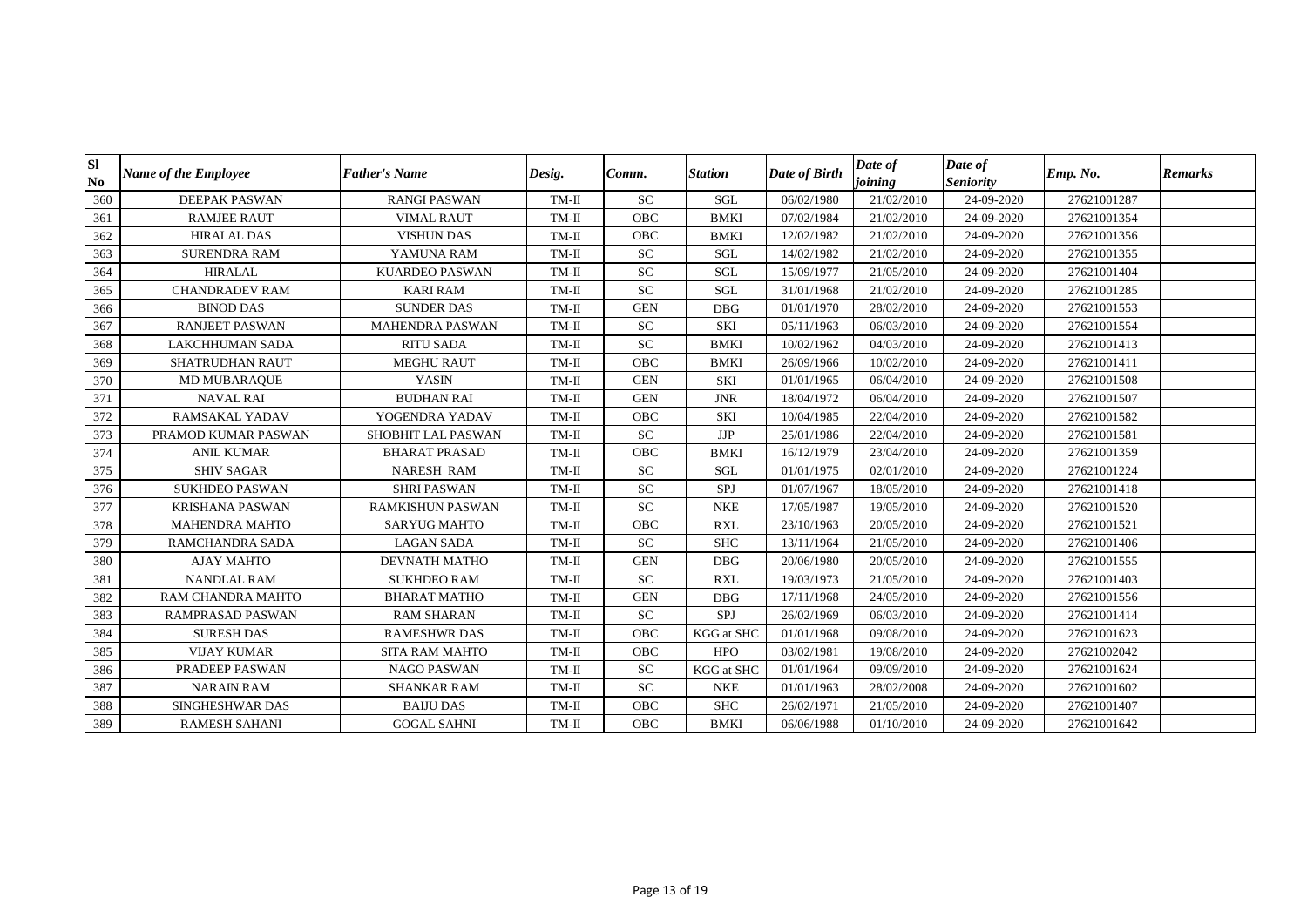| Sl<br>N <sub>0</sub> | <b>Name of the Employee</b>    | <b>Father's Name</b>      | Desig.  | Comm.      | <b>Station</b> | Date of Birth | Date of<br>joining | Date of<br><b>Seniority</b> | Emp. No.    | <b>Remarks</b> |
|----------------------|--------------------------------|---------------------------|---------|------------|----------------|---------------|--------------------|-----------------------------|-------------|----------------|
| 390                  | <b>SURYA KUMAR PASWAN</b>      | ROOPLAL PASWAN            | $TM-II$ | <b>SC</b>  | <b>SKI</b>     | 02/02/1978    | 05/10/2010         | 24-09-2020                  | 27621001781 |                |
| 391                  | <b>RAJ KUMAR PASWAN</b>        | <b>GHURAN PASWAN</b>      | $TM-II$ | SC         | <b>RGV</b>     | 12/05/1971    | 01/10/2010         | 24-09-2020                  | 27621001841 |                |
| 392                  | <b>MANIK KUMAR DAS</b>         | <b>MANOJ DAS</b>          | $TM-II$ | <b>OBC</b> | <b>SHC</b>     | 07/03/1989    | 09/10/2009         | 24-09-2020                  | 27621001279 |                |
| 393                  | <b>DINESH ROUT</b>             | <b>RAMSHAKAL RAUT</b>     | $TM-II$ | <b>OBC</b> | SGL            | 24/04/1968    | 03-12-2010         | 24-09-2020                  | 27621001336 |                |
| 394                  | <b>CHHATTHU PRASAD SAH</b>     | Y.P. SAH                  | $TM-II$ | OBC        | <b>BNKI</b>    | 05/01/1967    | 07/06/2011         | 24-09-2020                  | 27621001804 |                |
| 395                  | <b>BINOD KUMAR SINGH</b>       | <b>RAM SUNER RAY</b>      | TM-II   | <b>GEN</b> | <b>JNR</b>     | 10/01/1965    | 08/06/2011         | 24-09-2020                  | 27621001768 |                |
| 396                  | <b>OMPRAKASH SINGH</b>         | M.P. SINGH                | $TM-II$ | <b>GEN</b> | <b>BNKI</b>    | 02/11/1964    | 07/06/2011         | 24-09-2020                  | 27621001806 |                |
| 397                  | <b>INDRA KUMAR THAKUR</b>      | <b>GORAKH THAKUR</b>      | TM-II   | <b>GEN</b> | <b>JNR</b>     | 11/09/1966    | 08-06-2011         | 24-09-2020                  | 27621001769 |                |
| 398                  | DUKH MOCHAN JHA                | <b>SUKHDEO JHA</b>        | $TM-II$ | <b>GEN</b> | <b>SHC</b>     | 15/05/1967    | 08/06/2011         | 24-09-2020                  | 27621001772 |                |
| 399                  | MOHAN PD. SINGH                | <b>RAM ASHISH SINGH</b>   | $TM-II$ | <b>GEN</b> | <b>DBG</b>     | 15/06/1963    | 09/06/2011         | 24-09-2020                  | 27621001739 |                |
| 400                  | <b>ASHOK KUMAR MISHRA</b>      | <b>LALAN MISHRA</b>       | $TM-II$ | <b>GEN</b> | <b>BMKI</b>    | 02/02/1965    | 09/06/2011         | 24-09-2020                  | 27621001741 |                |
| 401                  | NARENDRA KUMAR SINGH           | SHIV NARAYAN SINGH        | $TM-II$ | <b>GEN</b> | <b>DBG</b>     | 14/01/1963    | 10/06/2011         | 24-09-2020                  | 27621001773 |                |
| 402                  | <b>AMRENDRA THAKUR</b>         | <b>RAM RASILA THAKUR</b>  | $TM-II$ | <b>GEN</b> | <b>DBG</b>     | 06/01/1970    | 10/06/2011         | 24-09-2020                  | 27621001780 |                |
| 403                  | YOGENDRA PRASAD                | <b>JALESHWAR PD</b>       | $TM-II$ | OBC        | <b>NKE</b>     | 16/01/1963    | 14/06/2011         | 24-09-2020                  | 27621001740 |                |
| 404                  | SATYENDRA KUMAR SINGH          | <b>RAJ KISHOR SINGH</b>   | $TM-II$ | <b>GEN</b> | <b>JNR</b>     | 25/01/1963    | 15/06/2011         | 24-09-2020                  | 27621001790 |                |
| 405                  | SHIV CHANDRA PATHAK            | RAM AYODHYA PATHAK        | $TM-II$ | <b>GEN</b> | <b>JNR</b>     | 17/02/1965    | 15/06/2011         | 24-09-2020                  | 27621001793 |                |
| 406                  | RAM BINOD PRASAD YADAV         | <b>RAJ NARAYAN RAY</b>    | $TM-II$ | <b>GEN</b> | <b>JNR</b>     | 12/06/1966    | 15/06/2011         | 24-09-2020                  | 27621001791 |                |
| 407                  | <b>VIJAY KUMAR</b>             | <b>BISHNUDEO MANDAL</b>   | TM-II   | <b>OBC</b> | <b>SHC</b>     | 01/01/1967    | 15/06/2011         | 24-09-2020                  | 27621002047 |                |
| 408                  | <b>UMA KANT RAI</b>            | <b>RAM DAYAL RAI</b>      | $TM-II$ | <b>OBC</b> | SPJ            | 11/05/1967    | 15/06/2011         | 24-09-2020                  | 27621001748 |                |
| 409                  | <b>BHIKHARI SAH</b>            | <b>RAM BRIKASH SAH</b>    | $TM-II$ | <b>GEN</b> | <b>JNR</b>     | 07/07/1969    | 15/06/2011         | 24-09-2020                  | 27621001792 |                |
| 410                  | LAKHAMI PD. SINGH              | <b>GAYA PD. MAHTO</b>     | $TM-II$ | <b>OBC</b> | <b>BMKI</b>    | 12/04/1966    | 15/06/2011         | 24-09-2020                  | 27621001809 |                |
| 411                  | <b>MUNNI LAL SINGH</b>         | <b>RAMJAGESHWAR SINGH</b> | $TM-II$ | <b>GEN</b> | <b>RXL</b>     | 20/07/1968    | 15/06/2011         | 24-09-2020                  | 27621001747 |                |
| 412                  | <b>ASHOK KUMAR MANDAL</b>      | KAPIL MANDAL              | $TM-II$ | <b>OBC</b> | <b>BNKI</b>    | 25/10/1969    | 16/06/2011         | 24-09-2020                  | 27621002046 |                |
| 413                  | <b>BASHISHTH NARAYAN SINGH</b> | <b>DHANIK LAL SINGH</b>   | $TM-II$ | <b>GEN</b> | SPJ            | 05/01/1963    | 22/06/2011         | 24-09-2020                  | 27621001810 |                |
| 414                  | NAGENDER CHAUBAY               | PRADEEP CHAUBAY           | $TM-II$ | <b>GEN</b> | <b>JNR</b>     | 19/07/1966    | 24/06/2011         | 24-09-2020                  | 27621001788 |                |
| 415                  | DEEPAK KUMAR THAKUR            | RAM DAYAL THAKUR          | $TM-II$ | <b>GEN</b> | <b>JNR</b>     | 16/02/1972    | 24/06/2011         | 24-09-2020                  | 27621001787 |                |
| 416                  | <b>KESAR KR.SINGH</b>          | <b>RAMASHRAY SINGH</b>    | $TM-II$ | <b>GEN</b> | <b>SHC</b>     | 11/09/1972    | 24/06/2011         | 24-09-2020                  | 27621001814 |                |
| 417                  | <b>ARUN KR ROY</b>             | <b>RAM PRASAD ROY</b>     | $TM-II$ | <b>OBC</b> | <b>BMKI</b>    | 15/02/1975    | 24/06/2011         | 24-09-2020                  | 27621001815 |                |
| 418                  | SANJAY KR.SHARMA               | <b>DINKAR SHARMA</b>      | $TM-II$ | <b>GEN</b> | <b>BMKI</b>    | 15/10/1969    | 24/06/2011         | 24-09-2020                  | 27621001812 |                |
| 419                  | <b>HRISHCHANDRA</b>            | <b>RAMNATH PANDEY</b>     | $TM-II$ | <b>GEN</b> | <b>BMKI</b>    | 21/03/1975    | 24/06/2011         | 24-09-2020                  | 27621001813 |                |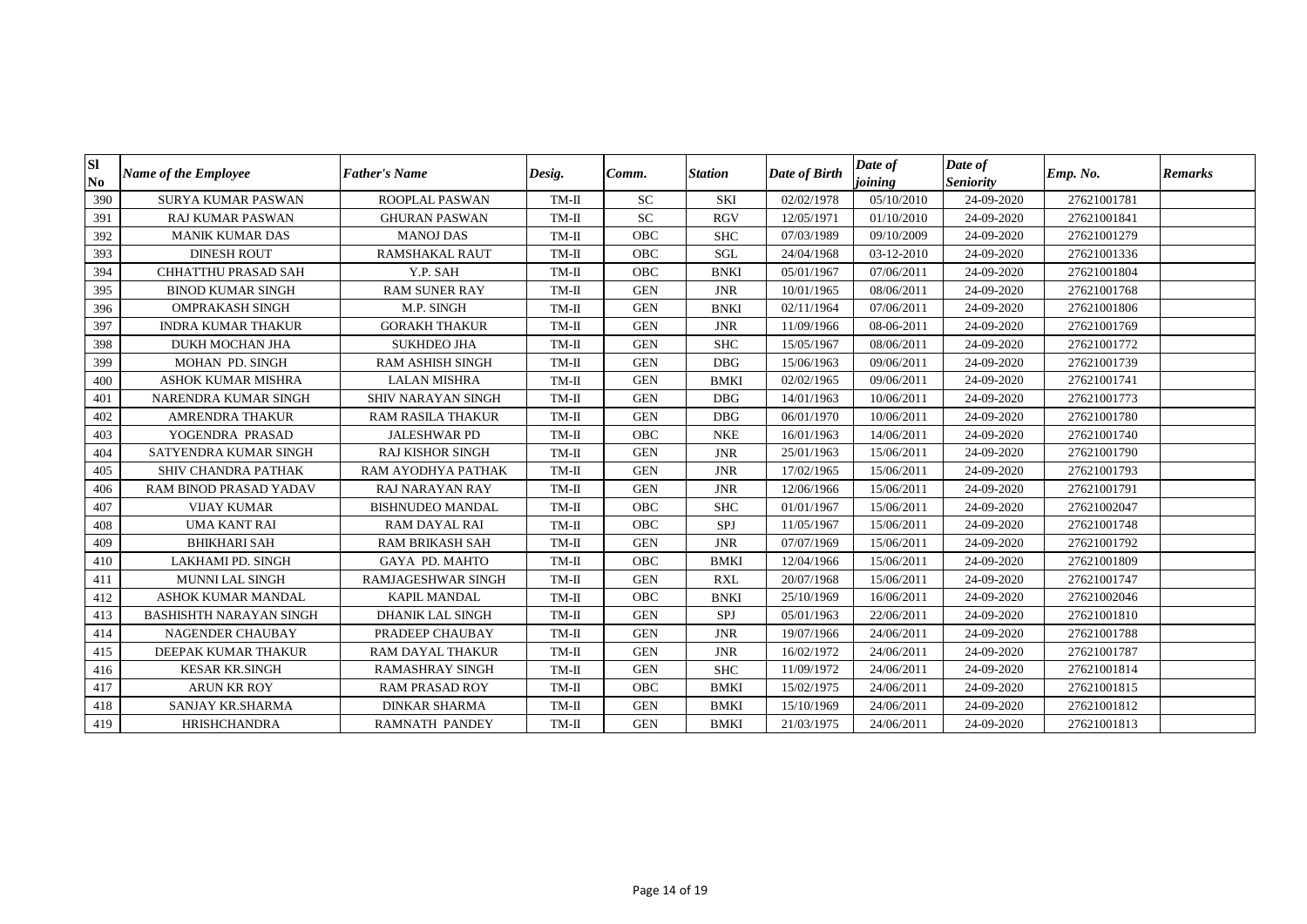| Sl<br>N <sub>0</sub> | <b>Name of the Employee</b> | <b>Father's Name</b>      | Desig.  | Comm.      | <b>Station</b>    | Date of Birth | Date of<br>joining | Date of<br><b>Seniority</b> | Emp. No.    | <b>Remarks</b> |
|----------------------|-----------------------------|---------------------------|---------|------------|-------------------|---------------|--------------------|-----------------------------|-------------|----------------|
| 420                  | <b>RAKESH KR TIWARI</b>     | <b>VINOD TIWARI</b>       | $TM-II$ | <b>GEN</b> | <b>BMKI</b>       | 30/08/1975    | 24/06/2011         | 24-09-2020                  | 27621001816 |                |
| 421                  | <b>SHRAWAN KUMAR SAH</b>    | <b>SOUKHILAL SAH</b>      | $TM-II$ | <b>OBC</b> | SKI               | 06/01/1964    | 28/06/2011         | 24-09-2020                  | 27621001820 |                |
| 422                  | <b>BINOD KUMAR</b>          | <b>JAWAHAR RAM</b>        | $TM-II$ | <b>OBC</b> | <b>KGG</b> at SHC | 13/08/1987    | 03/05/2012         | 24-09-2020                  | 276NP002611 |                |
| 423                  | <b>RAMNAGINA BHAGAT</b>     | <b>BRAHMDEO BHAGAT</b>    | $TM-II$ | <b>OBC</b> | <b>BMKI</b>       | 22/06/1968    | 28/06/2011         | 24-09-2020                  | 27621001821 |                |
| 424                  | <b>BIRENDRA PD YADAV</b>    | <b>JUGAL KISHOR YADAV</b> | $TM-II$ | <b>GEN</b> | <b>JNR</b>        | 22/09/1965    | 30/06/2011         | 24-09-2020                  | 27621001822 |                |
| 425                  | <b>HARISHANKAR RAI</b>      | <b>VIKRAM RAI</b>         | TM-II   | <b>OBC</b> | <b>BMKI</b>       | 02/01/1968    | 15/06/2011         | 24-09-2020                  | 27621002058 |                |
| 426                  | <b>MD.NISAMUDDIN</b>        | MD. ABDULLAH              | $TM-II$ | <b>GEN</b> | <b>BMKI</b>       | 02/03/1966    | 15/06/2011         | 24-09-2020                  | 27621001825 |                |
| 427                  | <b>UMESH KUMAR YADAV</b>    | <b>RASIK LAL YADAV</b>    | TM-II   | OBC        | <b>BNKI</b>       | 05/01/1965    | 01/07/2011         | 24-09-2020                  | 27621001795 |                |
| 428                  | <b>ASHUTOSH KR JHA</b>      | S.N. JHA                  | $TM-II$ | <b>GEN</b> | <b>SHC</b>        | 05/05/1965    | 01/07/2011         | 24-09-2020                  | 27621001803 |                |
| 429                  | <b>SURESH BHAGAT</b>        | <b>MANGAL BHAGAT</b>      | $TM-II$ | <b>OBC</b> | <b>DBG</b>        | 01-07-1967    | 01-07-2011         | 24-09-2020                  | 27621001802 |                |
| 430                  | SANJEEV KUMAR MISHRA        | PRAMESHWAR MISHRA         | $TM-II$ | <b>GEN</b> | <b>DBG</b>        | 05/08/1975    | 01-07-2011         | 24-09-2020                  | 27621001797 |                |
| 431                  | <b>BRIJ KISHOR PANDEY</b>   | <b>CHANDRIKA PANDEY</b>   | $TM-II$ | <b>GEN</b> | SPJ               | 05/12/1962    | 21/07/2011         | 24-09-2020                  | 27621001757 |                |
| 432                  | <b>RAJMANGAL SINGH</b>      | <b>RAMSEWAK SINGH</b>     | $TM-II$ | <b>GEN</b> | <b>JNR</b>        | 19/05/1963    | 21/07/2011         | 24-09-2020                  | 27668110123 |                |
| 433                  | PRABHU RAI                  | <b>ARJUN RAI</b>          | $TM-II$ | <b>GEN</b> | <b>JNR</b>        | 15/04/1966    | 22/07/2011         | 24-09-2020                  | 27621001758 |                |
| 434                  | <b>JOGESHWAR RAI</b>        | <b>JAGARNATH RAI</b>      | $TM-II$ | <b>OBC</b> | <b>JNR</b>        | 15/07/1968    | 22/07/2011         | 24-09-2020                  | 27621001843 |                |
| 435                  | <b>MAHAVIR PD. RAI</b>      | <b>BHOLA RAY</b>          | $TM-II$ | OBC        | <b>JNR</b>        | 02/01/1962    | 25/07/2011         | 24-09-2020                  | 27621001844 |                |
| 436                  | KAILASH SAHNI               | <b>DEVLAL SAHANI</b>      | $TM-II$ | OBC        | <b>BMKI</b>       | 10/11/1964    | 25/07/2011         | 24-09-2020                  | 27621001845 |                |
| 437                  | <b>SEKH MERAJUL</b>         | SHEKH MUMKIM              | TM-II   | <b>GEN</b> | <b>SGL</b>        | 02/05/1963    | 26/07/2011         | 24-09-2020                  | 27621001761 |                |
| 438                  | AWADHASH KUMAR PANDAY       | <b>RAMNARESH PANDEY</b>   | $TM-II$ | <b>GEN</b> | <b>SGL</b>        | 01/01/1966    | 26/07/2011         | 24-09-2020                  | 27621001760 |                |
| 439                  | PARMESHWAR MAHATO           | <b>RAM AUTAR MAHTO</b>    | $TM-II$ | <b>OBC</b> | <b>BMKI</b>       | 09/02/1964    | 26/07/2011         | 24-09-2020                  | 27621001762 |                |
| 440                  | <b>CHANDESHWAR RAO</b>      | <b>CHOKAT RAO</b>         | $TM-II$ | <b>GEN</b> | <b>SGL</b>        | 10/09/1966    | 28/07/2011         | 24-09-2020                  | 27621001764 |                |
| 441                  | <b>CHANDESHWAR PRASAD</b>   | <b>RAMBALAK PRASAD</b>    | $TM-II$ | <b>GEN</b> | SGL               | 15/04/1963    | 28/07/2011         | 24-09-2020                  | 27621001766 |                |
| 442                  | <b>DILIP KUMAR</b>          | <b>S.P YADAV</b>          | $TM-II$ | <b>OBC</b> | <b>SHC</b>        | 15/06/1969    | 28/07/2011         | 24-09-2020                  | 27621001756 |                |
| 443                  | RAJENDRA PRASAD YADAV       | RAM AGYA PRASAD           | $TM-II$ | <b>OBC</b> | <b>SGL</b>        | 16/07/1963    | 28/07/2011         | 24-09-2020                  | 27621001765 |                |
| 444                  | <b>BRAHMDEO RAI</b>         | NANDESWAR RAI             | $TM-II$ | <b>OBC</b> | <b>JJP</b>        | 07/03/1969    | 30/07/2011         | 24-09-2020                  | 27621001848 |                |
| 445                  | <b>SITA RAM MAHTO</b>       | <b>RAMLAGAN MAHTO</b>     | $TM-II$ | OBC        | SGL               | 15/12/1967    | 30/07/2011         | 24-09-2020                  | 27621001759 |                |
| 446                  | SHANKAR JHA                 | <b>RAMESHWAR JHA</b>      | $TM-II$ | <b>GEN</b> | <b>SGL</b>        | 15/01/1966    | 08/06/2011         | 24-09-2020                  | 27621001770 |                |
| 447                  | <b>RAMDHANI MISHRA</b>      | RAJDHARI MISHRA           | $TM-II$ | <b>GEN</b> | <b>NKE</b>        | 22/10/1968    | 08/06/2011         | 24-09-2020                  | 27621001771 |                |
| 448                  | <b>SURENDRA PD YADAV</b>    | S.N.P. YADAV              | $TM-II$ | <b>OBC</b> | <b>BNKI</b>       | 01/02/1967    | 01/09/2011         | 24-09-2020                  | 27621001800 |                |
| 449                  | ALI AKHTAR                  | <b>ROJADIN MIYAN</b>      | $TM-II$ | <b>GEN</b> | SGL               | 02/01/1964    | 09/06/2011         | 24-09-2020                  | 27621001738 |                |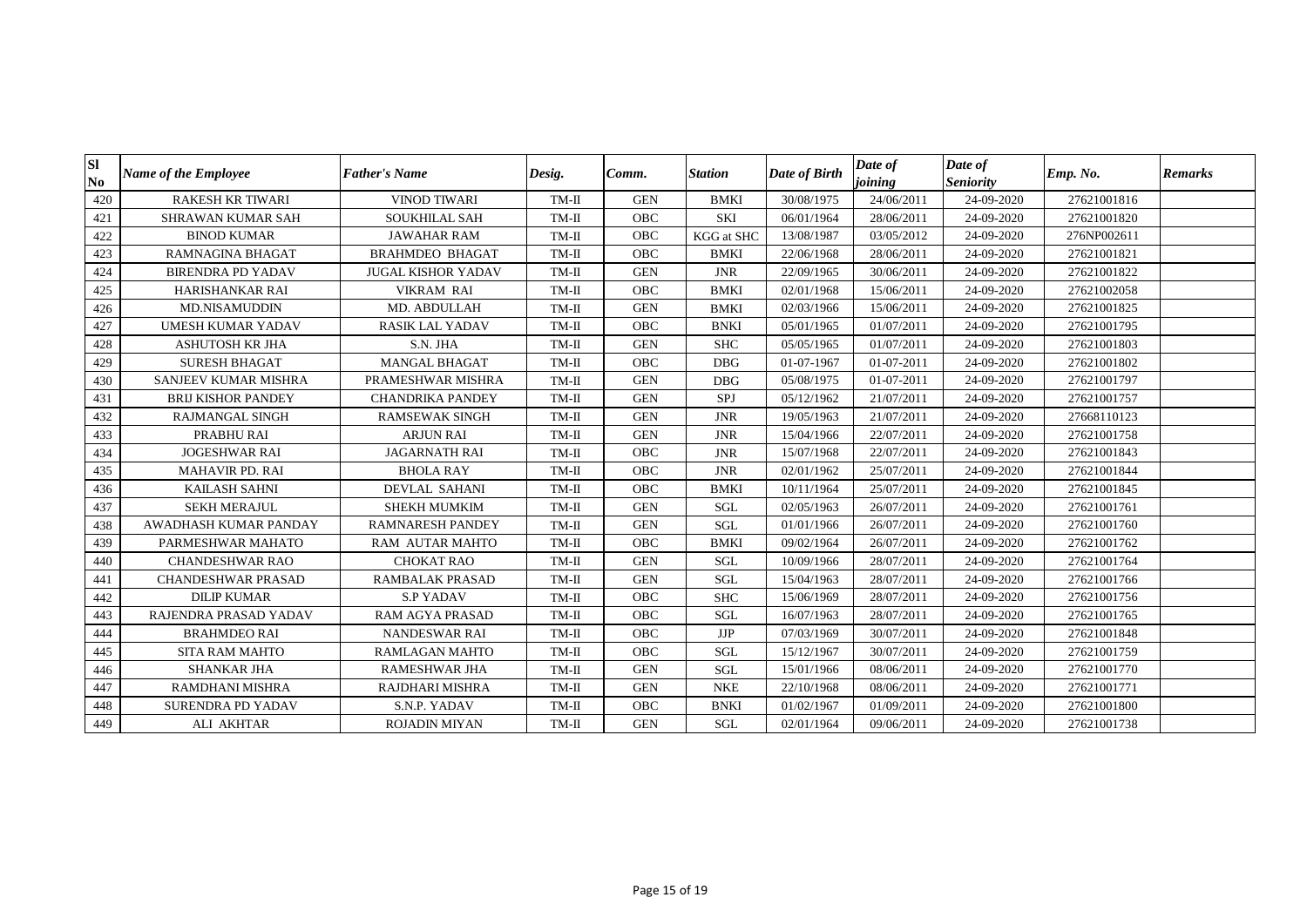| Sl<br>N <sub>0</sub> | <b>Name of the Employee</b> | <b>Father's Name</b>       | Desig.  | Comm.      | <b>Station</b> | Date of Birth | Date of<br>joining | Date of<br><b>Seniority</b> | Emp. No.    | <b>Remarks</b> |
|----------------------|-----------------------------|----------------------------|---------|------------|----------------|---------------|--------------------|-----------------------------|-------------|----------------|
| 450                  | <b>DILIP KUMAR PANDAY</b>   | <b>RAMNATH PANDEY</b>      | TM-II   | <b>GEN</b> | <b>BMKI</b>    | 04/01/1965    | 10/06/2011         | 24-09-2020                  | 27621001774 |                |
| 451                  | <b>KAMESHWAR THAKUR</b>     | <b>HARIWANSH THAKUR</b>    | TM-II   | <b>GEN</b> | <b>BMKI</b>    | 04/05/1967    | 10/06/2011         | 24-09-2020                  | 27621001808 |                |
| 452                  | <b>DILIP KUMAR RAI</b>      | RAMCHANDRA RAI             | $TM-II$ | <b>OBC</b> | <b>SHC</b>     | 02/02/1978    | 18/10/2011         | 24-09-2020                  | 27621001945 |                |
| 453                  | <b>RAMPRAMOD SADA</b>       | <b>RAMKHELAWAN</b>         | TM-II   | <b>SC</b>  | <b>SHC</b>     | 05/08/1983    | 18/10/2011         | 24-09-2020                  | 27621001946 |                |
| 454                  | <b>SIYA SARAN YADAV</b>     | <b>JAGDEO</b>              | TM-II   | <b>GEN</b> | <b>DBG</b>     | 10/05/1971    | 19/10/2011         | 24-09-2020                  | 27621001929 |                |
| 455                  | PAPPU RAM                   | <b>RAMASHISH RAM</b>       | TM-II   | <b>SC</b>  | <b>DBG</b>     | 04/02/1973    | 19/10/2011         | 24-09-2020                  | 27621001930 |                |
| 456                  | <b>CHANDRIKA PRASAD</b>     | <b>BISHUN PRASAD</b>       | TM-II   | OBC        | SGL            | 03/04/1974    | 19/10/2011         | 24-09-2020                  | 27621001928 |                |
| 457                  | MD. SAMIULLA                | MD. MUSTUFA                | TM-II   | <b>GEN</b> | <b>SHC</b>     | 18/10/1990    | 20/10/2011         | 24-09-2020                  | 27621001947 |                |
| 458                  | <b>RAMLAKSHMAN PASWAN</b>   | <b>JAGDISH PASWAN</b>      | TM-II   | ${\rm SC}$ | SGL            | 01/01/1965    | 19/12/2009         | 24-09-2020                  | 27621001197 |                |
| 459                  | <b>KARYANAND YADAV</b>      | KAMLESHWARI PD YADAV       | TM-II   | <b>OBC</b> | <b>HPO</b>     | 01/12/1968    | 28/06/2011         | 24-09-2020                  | 27621001818 |                |
| 460                  | <b>HARI KISHOR PASWAN</b>   | <b>RAJDEV PASWAN</b>       | TM-II   | <b>SC</b>  | SPJ            | 15/01/1987    | 11/05/2012         | 24-09-2020                  | 27621002300 |                |
| 461                  | <b>ARVIND KUMAR</b>         | <b>JIVACHH PRASAD</b>      | TM-II   | <b>OBC</b> | <b>JNR</b>     | 05/06/1988    | 11/05/2012         | 24-09-2020                  | 27621002575 |                |
| 462                  | <b>SUJIT KUMAR</b>          | <b>BALESHWAR SINGH</b>     | TM-II   | OBC        | SPJ            | 02/03/1989    | 11/05/2012         | 24-09-2020                  | 27621002396 |                |
| 463                  | KRITI KUMAR AZAD            | <b>DINESH CHANDRA</b>      | $TM-II$ | <b>GEN</b> | <b>HPO</b>     | 15/01/1989    | 12/05/2012         | 24-09-2020                  | 27621002195 |                |
| 464                  | <b>VIKASH KUMAR</b>         | <b>BAIJU PRASAD</b>        | TM-II   | <b>OBC</b> | <b>BMKI</b>    | 02/02/1988    | 14/05/2012         | 24-09-2020                  | 27621002577 |                |
| 465                  | SUNIL KUMAR KUSHWAHA        | THAG KUSHWAHA              | TM-II   | OBC        | <b>NKE</b>     | 20/12/1988    | 14/05/2012         | 24-09-2020                  | 27621002576 |                |
| 466                  | <b>VIJAY KUMAR</b>          | <b>CHOTEY LAL RAI</b>      | $TM-II$ | OBC        | <b>BMKI</b>    | 31/01/1975    | 15/05/2012         | 24-09-2020                  | 27621002302 |                |
| 467                  | <b>RAJ KISHOR RAI</b>       | <b>KAMAL RAI</b>           | TM-II   | <b>GEN</b> | <b>JNR</b>     | 10/01/1984    | 15/05/2012         | 24-09-2020                  | 27621002268 |                |
| 468                  | CHANDRA SHEKHAR MAHTO       | <b>NARAYAN MAHATO</b>      | TM-II   | <b>GEN</b> | <b>JNR</b>     | 18/03/1984    | 15/05/2012         | 24-09-2020                  | 27621002277 |                |
| 469                  | <b>RAKESH KUMAR</b>         | <b>SHIV BHAJAN BAITHA</b>  | $TM-II$ | <b>SC</b>  | <b>JNR</b>     | 18/03/1986    | 15/05/2012         | 24-09-2020                  | 27621002276 |                |
| 470                  | <b>AMIR HUSSAIN</b>         | PAKHRE ALAM                | TM-II   | <b>GEN</b> | <b>SKI</b>     | 20/01/1987    | 15/05/2012         | 24-09-2020                  | 27621002274 |                |
| 471                  | SHASHIKANT BHUSHAN          | <b>RAM NARESH PASWAN</b>   | TM-II   | <b>SC</b>  | SPJ            | 18/04/1987    | 15/05/2012         | 24-09-2020                  | 27621002304 |                |
| 472                  | <b>AJAY KUMAR</b>           | <b>CHATTU MUKHIYA</b>      | $TM-II$ | <b>GEN</b> | <b>DBG</b>     | 05/08/1988    | 15/05/2012         | 24-09-2020                  | 27621002270 |                |
| 473                  | <b>RANJIT KUMAR</b>         | <b>RADHE PAL</b>           | $TM-II$ | <b>GEN</b> | TD/SPJ         | 16/02/1989    | 15/05/2012         | 24-09-2020                  | 27621002594 |                |
| 474                  | <b>AMIT KUMAR RAI</b>       | <b>AKHILESHWAR YADAV</b>   | TM-II   | OBC        | <b>HPO</b>     | 22/02/1989    | 15/05/2012         | 24-09-2020                  | 27621002266 |                |
| 475                  | RAJESHWAR PRASAD YADAV      | <b>CHANDRADEEP RAI</b>     | TM-II   | OBC        | <b>RXL</b>     | 17/02/1988    | 15/05/2012         | 24-09-2020                  | 27621002303 |                |
| 476                  | RAJESH KUMAR MISHRA         | <b>GAURISHANKAR MISHRA</b> | $TM-II$ | <b>GEN</b> | <b>NKE</b>     | 31/12/1987    | 15/05/2012         | 24-09-2020                  | 27621002280 |                |
| 477                  | <b>GANGA RAM DAS</b>        | <b>RAM SEVAK DAS</b>       | TM-II   | <b>OBC</b> | SPJ            | 10/03/1988    | 16/05/2012         | 24-09-2020                  | 27621002401 |                |
| 478                  | <b>GOPAL KUMAR GUNJAN</b>   | <b>MADAN THAKUR</b>        | TM-II   | <b>OBC</b> | <b>HPO</b>     | 02/01/1989    | 16/05/2012         | 24-09-2020                  | 27621002593 |                |
| 479                  | SHUMIT KUMAR JHA            | AMRENDRA KUMAR JHA         | TM-II   | <b>GEN</b> | <b>SHC</b>     | 01/11/1989    | 16/05/2012         | 24-09-2020                  | 27621002556 |                |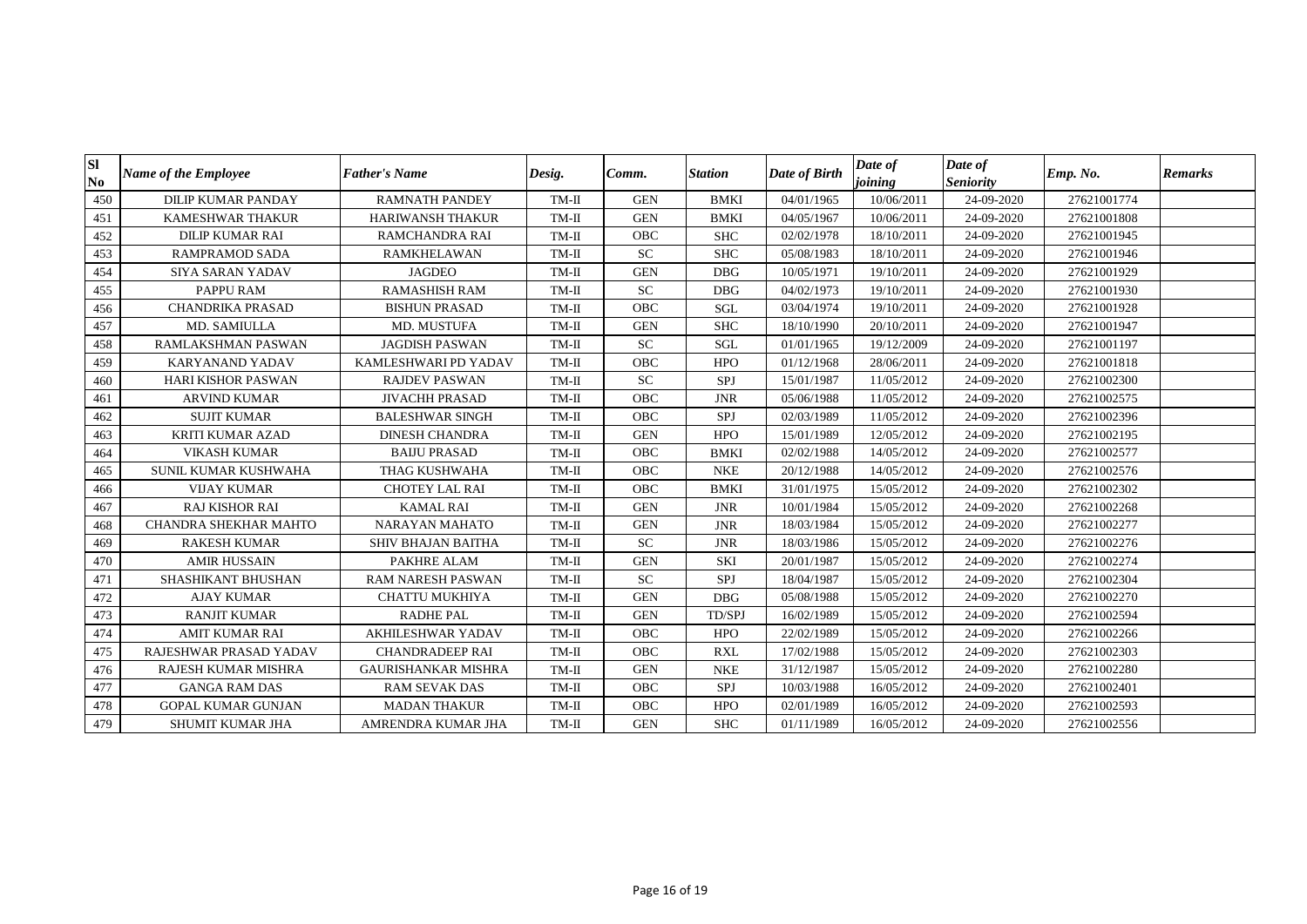| <b>SI</b><br>N <sub>0</sub> | <b>Name of the Employee</b> | <b>Father's Name</b>       | Desig.  | Comm.      | Station     | Date of Birth | Date of<br>joining | Date of<br><b>Seniority</b> | Emp. No.    | <b>Remarks</b> |
|-----------------------------|-----------------------------|----------------------------|---------|------------|-------------|---------------|--------------------|-----------------------------|-------------|----------------|
| 480                         | NAWALKISHOR BHARTI          | <b>GANESH PRASAD YADAV</b> | $TM-II$ | OBC        | <b>SHC</b>  | 03/01/1977    | 16/05/2012         | 24-09-2020                  | 27621002547 |                |
| 481                         | <b>SUNIL KR.RAI</b>         | RAM SOBHIT RAI             | $TM-II$ | OBC        | <b>BMKI</b> | 09/01/1986    | 16/05/2012         | 24-09-2020                  | 27621002550 |                |
| 482                         | KALICHARAN THAKUR           | RAGHUWANSH THAKUR          | $TM-II$ | OBC        | <b>BMKI</b> | 15/10/1989    | 16/05/2012         | 24-09-2020                  | 27621002553 |                |
| 483                         | <b>ANIKET KUMAR</b>         | RAJIV PD. YADAV            | $TM-II$ | <b>OBC</b> | <b>SGL</b>  | 15/04/1989    | 16/05/2012         | 24-09-2020                  | 27621002554 |                |
| 484                         | <b>RAJA RISHI KAPUR</b>     | <b>SARYUG RAUT</b>         | $TM-II$ | OBC        | <b>BNKI</b> | 12/01/1978    | 17/05/2012         | 24-09-2020                  | 27621002293 |                |
| 485                         | RAMSEWAK PASWAN             | <b>BAHOR PASWAN</b>        | $TM-II$ | <b>SC</b>  | SKI         | 25/02/1979    | 17/05/2012         | 24-09-2020                  | 27621002485 |                |
| 486                         | OM PRAKASH PANDAY           | <b>FEKAN PANDAY</b>        | $TM-II$ | <b>GEN</b> | <b>JNR</b>  | 01/03/1983    | 17/05/2012         | 24-09-2020                  | 27621002299 |                |
| 487                         | <b>MURLIDHAR RAI</b>        | <b>GHANSHYAM RAI</b>       | $TM-II$ | <b>GEN</b> | <b>JNR</b>  | 15/03/1984    | 17/05/2012         | 24-09-2020                  | 27621002290 |                |
| 488                         | VEERENDRA KUMAR             | <b>RUKAM RAI</b>           | TM-II   | OBC        | <b>SHC</b>  | 09/04/1984    | 17/05/2012         | 24-09-2020                  | 27621002467 |                |
| 489                         | RAJESH KUMAR MAHTO          | <b>CHALITRA MAHTO</b>      | $TM-II$ | OBC        | <b>SHC</b>  | 20/10/1984    | 17/05/2012         | 24-09-2020                  | 27621002466 |                |
| 490                         | VIJAI KUMAR PANDAY          | SUDHIR KUMAR PANDAY        | $TM-II$ | <b>GEN</b> | <b>DBG</b>  | 02/11/1984    | 17/05/2012         | 24-09-2020                  | 27621002350 |                |
| 491                         | <b>RAJU KUMAR</b>           | <b>RAM SWARTH SAH</b>      | $TM-II$ | <b>OBC</b> | <b>JNR</b>  | 10/01/1985    | 17/05/2012         | 24-09-2020                  | 27621002312 |                |
| 492                         | <b>BRAJESH KUMAR</b>        | VIDESHWR PRASAD YADAV      | TM-II   | <b>OBC</b> | KGG AT SHC  | 25/02/1985    | 17/05/2012         | 24-09-2020                  | 27621002310 |                |
| 493                         | <b>RANJIT KUMAR</b>         | <b>MANNU RAI</b>           | TM-II   | <b>GEN</b> | <b>JNR</b>  | 25/02/1985    | 17/05/2012         | 24-09-2020                  | 27621002288 |                |
| 494                         | <b>BITTU KUMAR</b>          | <b>BISHWA NATH PRASAD</b>  | $TM-II$ | <b>GEN</b> | <b>JNR</b>  | 01/03/1985    | 17/05/2012         | 24-09-2020                  | 27621002369 |                |
| 495                         | <b>GANESH KUMAR</b>         | <b>JANAK MATHO</b>         | $TM-II$ | <b>GEN</b> | <b>JNR</b>  | 05/01/1986    | 17/05/2012         | 24-09-2020                  | 27621002371 |                |
| 496                         | <b>ARUN KUMAR</b>           | HARISHCHANDRA SINGH        | TM-II   | OBC        | SPJ         | 25/01/1986    | 17/05/2012         | 24-09-2020                  | 27621002298 |                |
| 497                         | SANJAY KUMAR CHOUDHARY      | NANDKISHOR CHOUDHARY       | TM-II   | OBC        | SKI         | 11/03/1986    | 17/05/2012         | 24-09-2020                  | 27621002495 |                |
| 498                         | <b>ASHUTOSH KUMAR</b>       | DILE CHANDRA LAL           | TM-II   | <b>GEN</b> | <b>JNR</b>  | 10/03/1986    | 17/05/2012         | 24-09-2020                  | 27621002289 |                |
| 499                         | <b>RAVI KUMAR SINGH</b>     | <b>SHRI RAM SINGH</b>      | $TM-II$ | <b>GEN</b> | <b>JNR</b>  | 20/10/1986    | 17/05/2012         | 24-09-2020                  | 27621002291 |                |
| 500                         | DILIP KUMAR THAKUR          | <b>INDRAJEET THAKUR</b>    | $TM-II$ | OBC        | <b>JNR</b>  | 31/12/1986    | 17/05/2012         | 24-09-2020                  | 27621002285 |                |
| 501                         | SANTOSH KUMAR MANDAL        | NAND LAL MANDAL            | $TM-II$ | <b>GEN</b> | <b>JNR</b>  | 31/01/1987    | 17/05/2012         | 24-09-2020                  | 27621002296 |                |
| 502                         | <b>BHUSHAN KUMAR</b>        | MAHAVIR PD CHODHARY        | $TM-II$ | OBC        | KGG at SHC  | 30/10/1987    | 17/05/2012         | 24-09-2020                  | 27621002307 |                |
| 503                         | <b>NEERAJ KUMAR</b>         | <b>JAGAT RAY</b>           | $TM-II$ | <b>GEN</b> | <b>JNR</b>  | 25/01/1988    | 17/05/2012         | 24-09-2020                  | 27621002284 |                |
| 504                         | ABHISHEK KUMAR              | ASHOK KUMAR GUPTA          | TM-II   | <b>GEN</b> | SPJ         | 03/02/1988    | 17/05/2012         | 24-09-2020                  | 27621002366 |                |
| 505                         | PRABHAT KUMAR               | <b>BAM SHANKAR JHA</b>     | $TM-II$ | <b>GEN</b> | <b>JNR</b>  | 06/09/1988    | 17/05/2012         | 24-09-2020                  | 27621002283 |                |
| 506                         | <b>ARVIND KUMAR</b>         | <b>MAHADEV PD SAHU</b>     | $TM-II$ | OBC        | <b>HPO</b>  | 30/12/1988    | 19/05/2012         | 24-09-2020                  | 27621002587 |                |
| 507                         | <b>SABUT SAFI</b>           | D.N. SAFI                  | $TM-II$ | <b>GEN</b> | <b>RGV</b>  | 26/02/1969    | 10/01/2009         | 24-09-2020                  | 27621000929 |                |
| 508                         | <b>DEVENDRA RAI</b>         | <b>BILLAT RAI</b>          | $TM-II$ | OBC        | <b>BNKI</b> | 02-02-1963    | 19/12/2009         | 24-09-2020                  | 27621001199 |                |
| 509                         | PRADEEP KUMAR               | <b>M.P YADAV</b>           | $TM-II$ | OBC        | <b>SHC</b>  | 05/12/1981    | 17/05/2012         | 24-09-2020                  | 27621002287 |                |
| 510                         | CHANDRA BHUSHAN RAM         | PRABHU RAM                 | TM-II   | ${\rm SC}$ | <b>SHC</b>  | 15/11/1973    | 18/05/2012         | 24-09-2020                  | 27621002601 |                |
| 511                         | <b>SANTOSH KUMAR</b>        | <b>NAGINA PRASAD</b>       | $TM-II$ | <b>OBC</b> | <b>BNKI</b> | 03/04/1984    | 18/05/2012         | 24-09-2020                  | 27621002496 |                |
| 512                         | <b>AJAY KUMAR</b>           | <b>ROHAN RAM</b>           | TM-II   | <b>SC</b>  | SKI         | 05/01/1985    | 18/05/2012         | 24-09-2020                  | 27621002479 |                |
| 513                         | <b>SANTOSH KUMAR</b>        | R.C. RAI                   | $TM-II$ | <b>OBC</b> | <b>SHC</b>  | 01/01/1981    | 20/01/2009         | 24-09-2020                  | 27621000932 |                |
| 514                         | <b>RANDHIR YADAV</b>        | <b>JAIMANGAL RAI</b>       | $TM-II$ | OBC        | <b>BMKI</b> | 02/01/1985    | 18/05/2012         | 24-09-2020                  | 27621002478 |                |
| 515                         | <b>BIPIN KUMAR SAH</b>      | B.L. SAH                   | $TM-II$ | OBC        | <b>BNKI</b> | 01/01/1986    | 18/05/2012         | 24-09-2020                  | 27621002583 |                |
| 516                         | <b>KAILASH PRASAD</b>       | RAM PRATAP MAHTO           | $TM-II$ | OBC        | KGG at SHC  | 01/02/1986    | 18/05/2012         | 24-09-2020                  | 27621002308 |                |
| 517                         | <b>KISHORI SAH</b>          | RAM DAYAL SAH              | $TM-II$ | OBC        | <b>JNR</b>  | 05/01/1986    | 18/05/2012         | 24-09-2020                  | 27621002477 |                |
| 518                         | SANJIV KUMAR SUMAN          | <b>SURESH RAM</b>          | TM-II   | ${\rm SC}$ | JJP         | 27/08/1989    | 18/05/2012         | 24-09-2020                  | 27621002352 |                |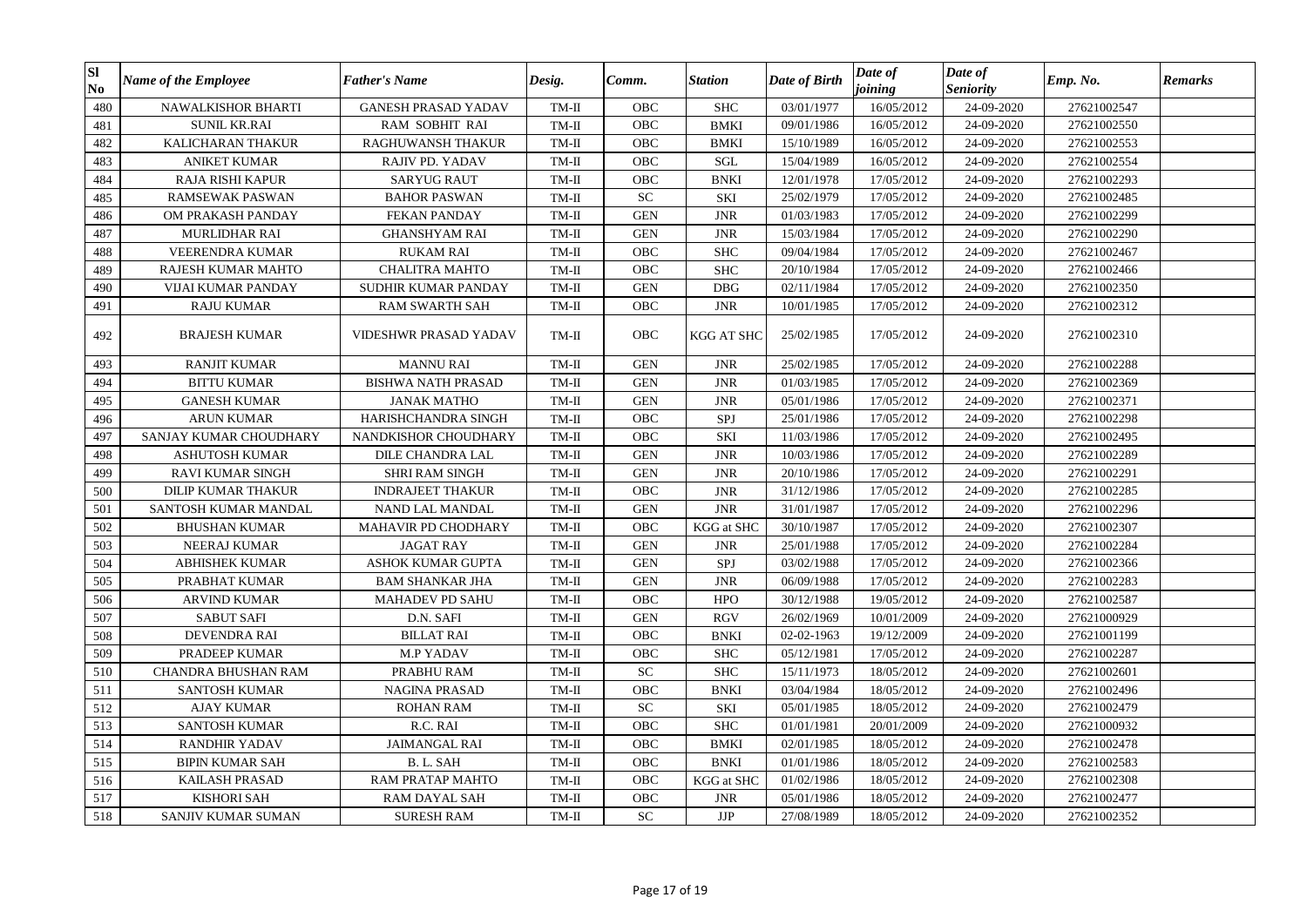| <b>SI</b><br>$\mathbf{N}\mathbf{o}$ | <b>Name of the Employee</b> | <b>Father's Name</b>     | Desig.  | Comm.      | <b>Station</b>              | Date of Birth | Date of<br>joining                | Date of<br><b>Seniority</b> | Emp. No.    | <b>Remarks</b> |
|-------------------------------------|-----------------------------|--------------------------|---------|------------|-----------------------------|---------------|-----------------------------------|-----------------------------|-------------|----------------|
| 519                                 | <b>BINOD KUMAR</b>          | <b>UPENDRA MEHTA</b>     | $TM-II$ | OBC        | <b>SHC</b>                  | 08/04/1986    | 18/05/2012                        | 24-09-2020                  | 27621002582 |                |
| 520                                 | <b>KALIKANT MISHRA</b>      | DEO CHAND MISHRA         | TM-II   | <b>GEN</b> | <b>BMKI</b>                 | 10/01/1977    | 18/05/2012                        | 24-09-2020                  | 27621002557 |                |
| 521                                 | <b>UMESH KUMAR</b>          | RAMESHWAR PRASAD         | $TM-II$ | OBC        | <b>JNR</b>                  | 01/05/1975    | 19/05/2012                        | 24-09-2020                  | 27621002375 |                |
| 522                                 | <b>UMESH KUMAR MANDAL</b>   | <b>BALDEO MANDAL</b>     | TM-II   | <b>OBC</b> | $\rm{JJP}$                  | 16/12/1980    | 19/5/2012                         | 24-09-2020                  | 27621002314 |                |
| 523                                 | <b>ARUN KR.KAMATI</b>       | <b>GANESH KAMTI</b>      | TM-II   | <b>OBC</b> | <b>HPO</b>                  | 09/05/1981    | 22/05/2012                        | 24-09-2020                  | 276N0003898 |                |
| 524                                 | PHUL DEO YADAV              | <b>DUKHA YADAV</b>       | TM-II   | <b>GEN</b> | <b>DBG</b>                  | 01/11/1984    | 19/05/2012                        | 24-09-2020                  | 27621002588 |                |
| 525                                 | <b>SANJEEV KUMAR</b>        | <b>NATHUNI PASWAN</b>    | TM-II   | <b>SC</b>  | TD/SPJ                      | 22/02/1985    | 19/05/2012                        | 24-09-2020                  | 27621002313 |                |
| 526                                 | <b>AMIT KUMAR</b>           | <b>G. P GUPTA</b>        | TM-II   | <b>GEN</b> | <b>JNR</b>                  | 27/10/1985    | 19/05/2012                        | 24-09-2020                  | 27621002254 |                |
| 527                                 | <b>BIBHUTI BHUSHAN</b>      | D.P. YADAV               | TM-II   | <b>OBC</b> | <b>SHC</b>                  | 15/12/1985    | 19/05/2012                        | 24-09-2020                  | 27621002334 |                |
| 528                                 | REETA KUMARI                | <b>BABU LAL MAHTO</b>    | $TM-II$ | <b>GEN</b> | TD/SPJ                      | 15/12/1985    | 19/05/2012                        | 24-09-2020                  | 27621002353 |                |
| 529                                 | PRAKASH KUMAR               | <b>DEV NARAYAN</b>       | $TM-II$ | <b>OBC</b> | SPJ                         | 01/02/1986    | 19/05/2012                        | 24-09-2020                  | 27621002404 |                |
| 530                                 | <b>NAVIN KUMAR</b>          | <b>MUNSHI THAKUR</b>     | TM-II   | <b>GEN</b> | <b>DBG</b>                  | 25/02/1986    | 19/05/2012                        | 24-09-2020                  | 27621002256 |                |
| 531                                 | <b>DHARMENDRA DAS</b>       | <b>NAGENDRA DAS</b>      | $TM-II$ | <b>SC</b>  | SKI                         | 12/02/1987    | 19/05/2012                        | 24-09-2020                  | 27621002492 |                |
| 532                                 | <b>NATHO DAS</b>            | <b>TANIK LAL DAS</b>     | $TM-II$ | <b>SC</b>  | <b>SHC</b>                  | 12/07/1987    | 19/05/2012                        | 24-09-2020                  | 27621002605 |                |
| 533                                 | RAVINDRA KUMAR SAH          | <b>BINDA SAH</b>         | $TM-II$ | OBC        | <b>SHC</b>                  | 25/01/1988    | 19/05/2012                        | 24-09-2020                  | 27621002468 |                |
| 534                                 | NARESH KUMAR YADAV          | <b>MAHENDRA YADAV</b>    | $TM-II$ | <b>GEN</b> | <b>DBG</b>                  | 05/10/1988    | 19/05/2012                        | 24-09-2020                  | 27621002282 |                |
| 535                                 | <b>RAM VINAY MAHTO</b>      | RAM CHARITA MATHO        | TM-II   | OBC        | TD/SPJ                      | 25/05/1988    | 19/05/2012                        | 24-09-2020                  | 27621002376 |                |
| 536                                 | SANTOSH KUMAR PANDIT        | RAMANUJ PANDIT           | TM-II   | OBC        | $\ensuremath{\mathsf{NKE}}$ | 26/03/1989    | 19/05/2012                        | 24-09-2020                  | 27621002205 |                |
| 537                                 | <b>JAWAHAR KUMAR</b>        | <b>JAY PRAKASH SINGH</b> | $TM-II$ | <b>GEN</b> | <b>DBG</b>                  | 01/01/1978    | 20/05/2012                        | 24-09-2020                  | 27621002379 |                |
| 538                                 | PRAMOD RAM                  | <b>SUKH DEV RAM</b>      | TM-II   | <b>SC</b>  | <b>JNR</b>                  | 11/03/1979    | 20/05/2012                        | 24-09-2020                  | 27621002377 |                |
| 539                                 | <b>ABDUL ZABBAR</b>         | <b>ABDUL SUBHAN</b>      | TM-II   | OBC        | <b>SKI</b>                  | 15/03/1982    | 20/05/2012                        | 24-09-2020                  | 27621002393 |                |
| 540                                 | <b>RAJ KUMAR</b>            | <b>SURYADEO SAW</b>      | TM-II   | OBC        | <b>SKI</b>                  | 13/05/1984    | 20/05/2012                        | 24-09-2020                  | 27621002494 |                |
| 541                                 | <b>RAJESH KUMAR</b>         | <b>GANESH MATHO</b>      | TM-II   | <b>GEN</b> | <b>JNR</b>                  | 22/06/1985    | 20/05/2012                        | 24-09-2020                  | 27621002388 |                |
| 542                                 | <b>ASHOK KUMAR</b>          | <b>MAHESH RAJAK</b>      | TM-II   | <b>SC</b>  | <b>JJP</b>                  | 30/10/1985    | 20/05/2012                        | 24-09-2020                  | 27621002357 |                |
| 543                                 | <b>SHYAM LAL TUDOO</b>      | R.N. TUDDU               | TM-II   | <b>ST</b>  | <b>BNKI</b>                 | 07/09/1978    | 24/05/2012                        | 24-09-2020                  | 27621002623 |                |
| 544                                 | ABHISHEK KUMAR URAON        | <b>JAGDEO URAON</b>      | $TM-II$ | <b>ST</b>  | <b>RXL</b>                  | 02/03/1985    | 26/05/2012                        | 24-09-2020                  | 27621002237 |                |
| 545                                 | <b>UDAI KUMAR</b>           | RAMBRIKSH BHAGAT         | TM-II   | OBC        | SGL                         | 15/07/1985    | 12/08/2012                        | 24-09-2020                  | 27621001289 |                |
| 546                                 | <b>SARVESH KUMAR</b>        | <b>BALIRAM DAS</b>       | TM-II   | <b>SC</b>  | <b>NKE</b>                  | 01/01/1988    | 25/12/2012                        | 24-09-2020                  | 50412212830 |                |
| 547                                 | MANOJ KR MANDAL             | <b>BHUTTIYA MANDAL</b>   | TM-II   | <b>ST</b>  | <b>SHC</b>                  | 24/11/1982    | 02/02/2013                        | 24-09-2020                  | 27621003424 |                |
| 548                                 | DEVANAND GOND               | <b>KEDAR NATH GOND</b>   | $TM-II$ | <b>ST</b>  | <b>JNR</b>                  | 01/02/1992    | 04/05/2013                        | 24-09-2020                  | 27621003619 |                |
| 549                                 | <b>INDRA MOHAN</b>          | <b>LAL BABU GOND</b>     | $TM-II$ | <b>ST</b>  | <b>JNR</b>                  | 12/01/1990    | 08/05/2013                        | 24-09-2020                  | 27621003928 |                |
| 550                                 | <b>LALLU PRASAD MEENA</b>   | SHRAWAN KR MEENA         | $TM-II$ | <b>ST</b>  | <b>JNR</b>                  | 01/08/1987    | 15/05/2013                        | 24-09-2020                  | 27621003692 |                |
| 551                                 | <b>JAI PRAKASH SAH</b>      | PARMESHWAR SAH           | $TM-II$ | <b>OBC</b> | <b>NKE</b>                  | 15/03/1980    | 18/05/2013                        | 24-09-2020                  | 50313002188 |                |
| 552                                 | <b>DINESH PASWAN</b>        | DHANESHWR PASWAN         | TM-II   | ${\rm SC}$ | KGG at SHC                  | 05/10/1986    | 20/06/2013                        | 24-09-2020                  | 333NP210692 |                |
| 553                                 | <b>RANJAN KUMAR</b>         | SATYANARAYAN SAHU        | TM-II   | <b>OBC</b> | <b>NKE</b>                  | 01/05/1987    | $02 - 05 - 07/$<br>$02 - 10 - 13$ | 24-09-2020                  | 27617749580 |                |